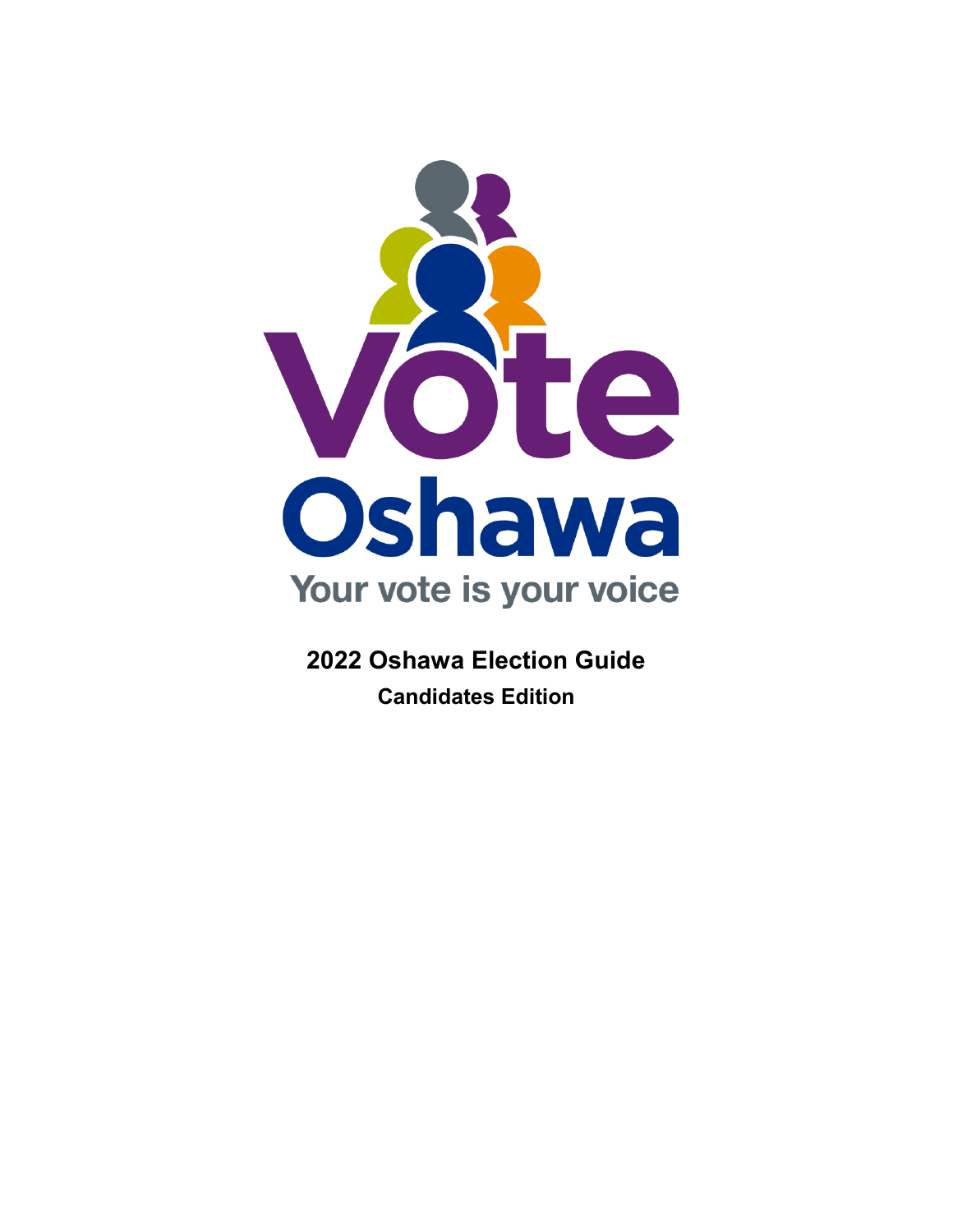

# **Table of Contents**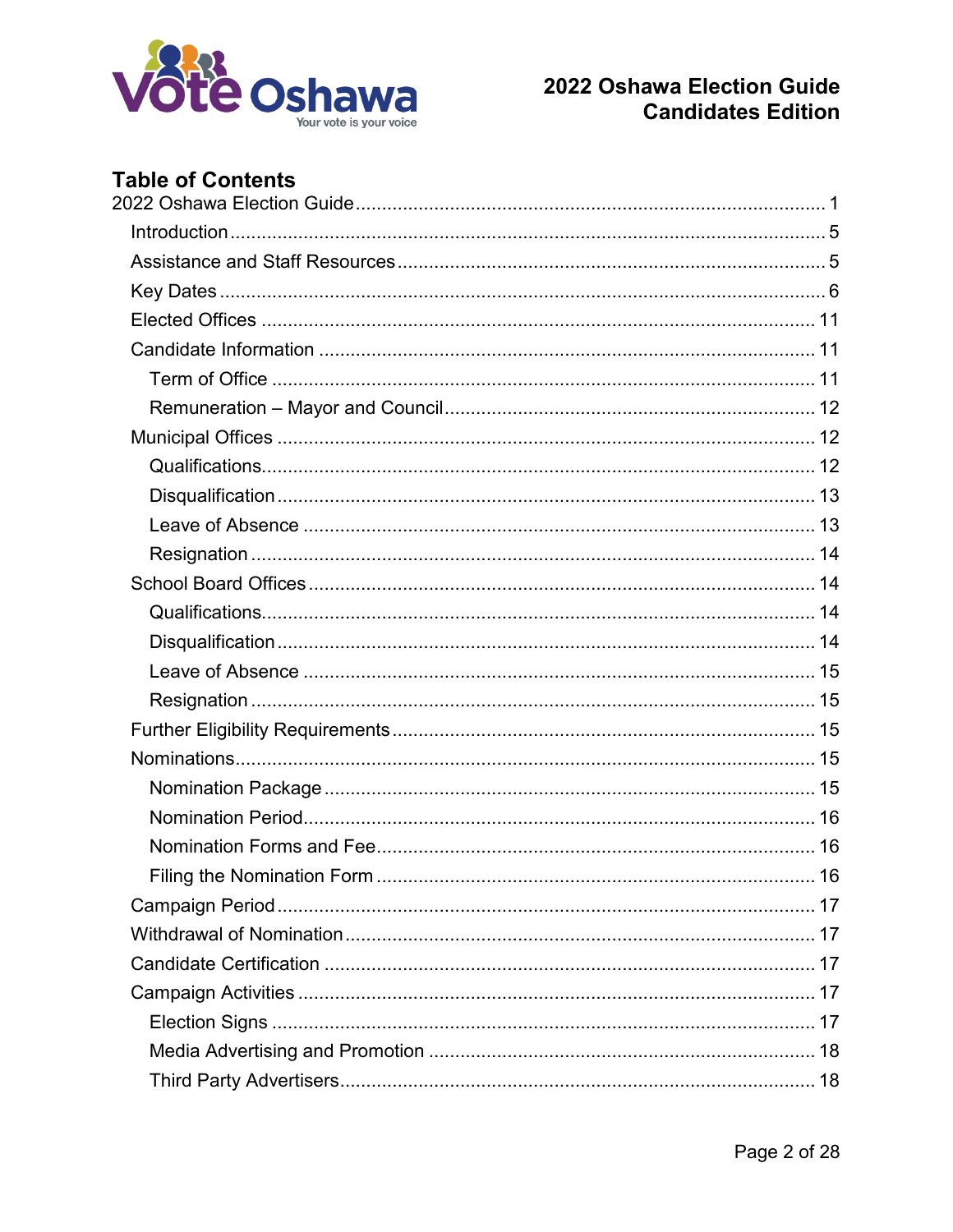

| Ministry of Municipal Affairs and Housing - Election Website 28 |  |
|-----------------------------------------------------------------|--|
|                                                                 |  |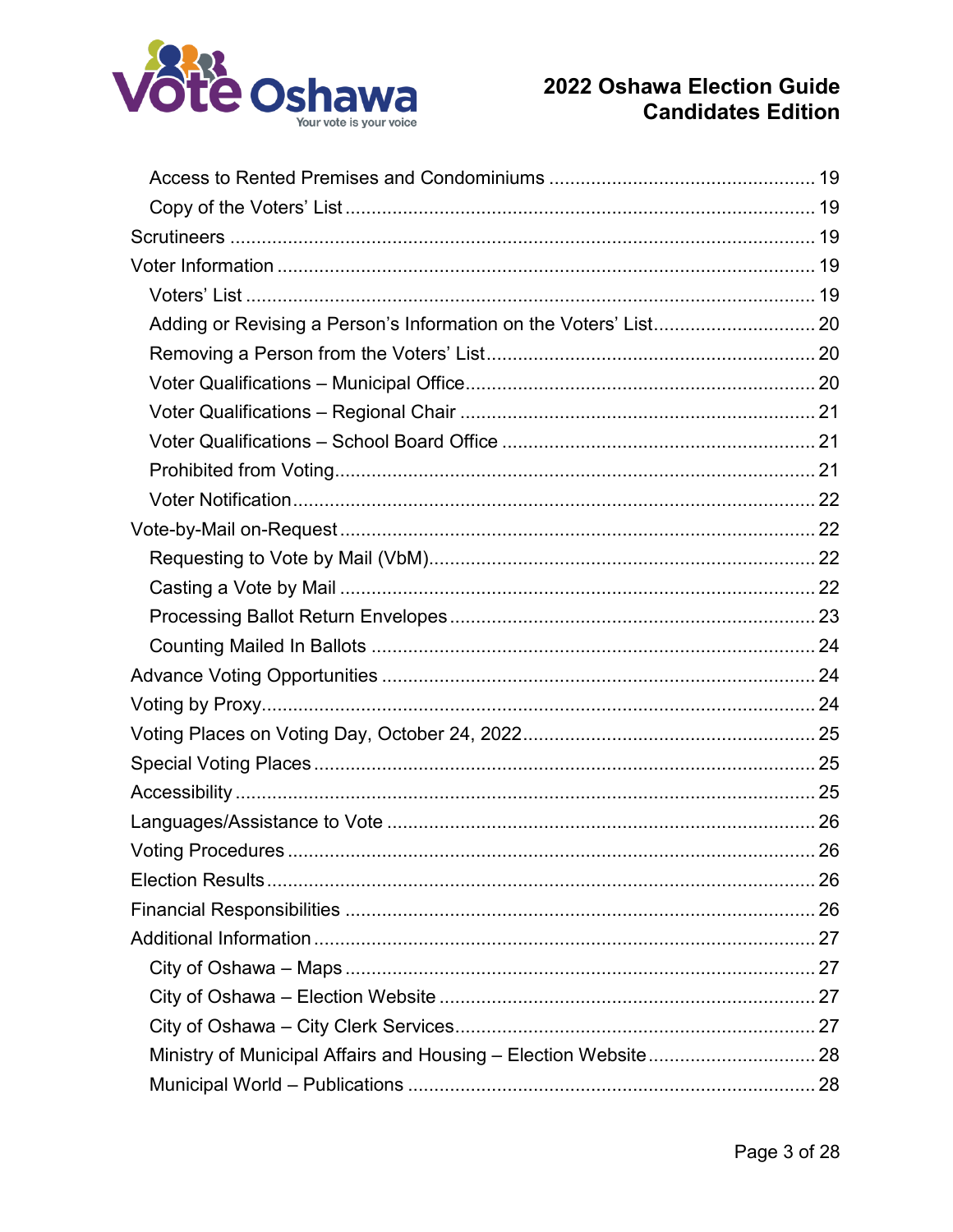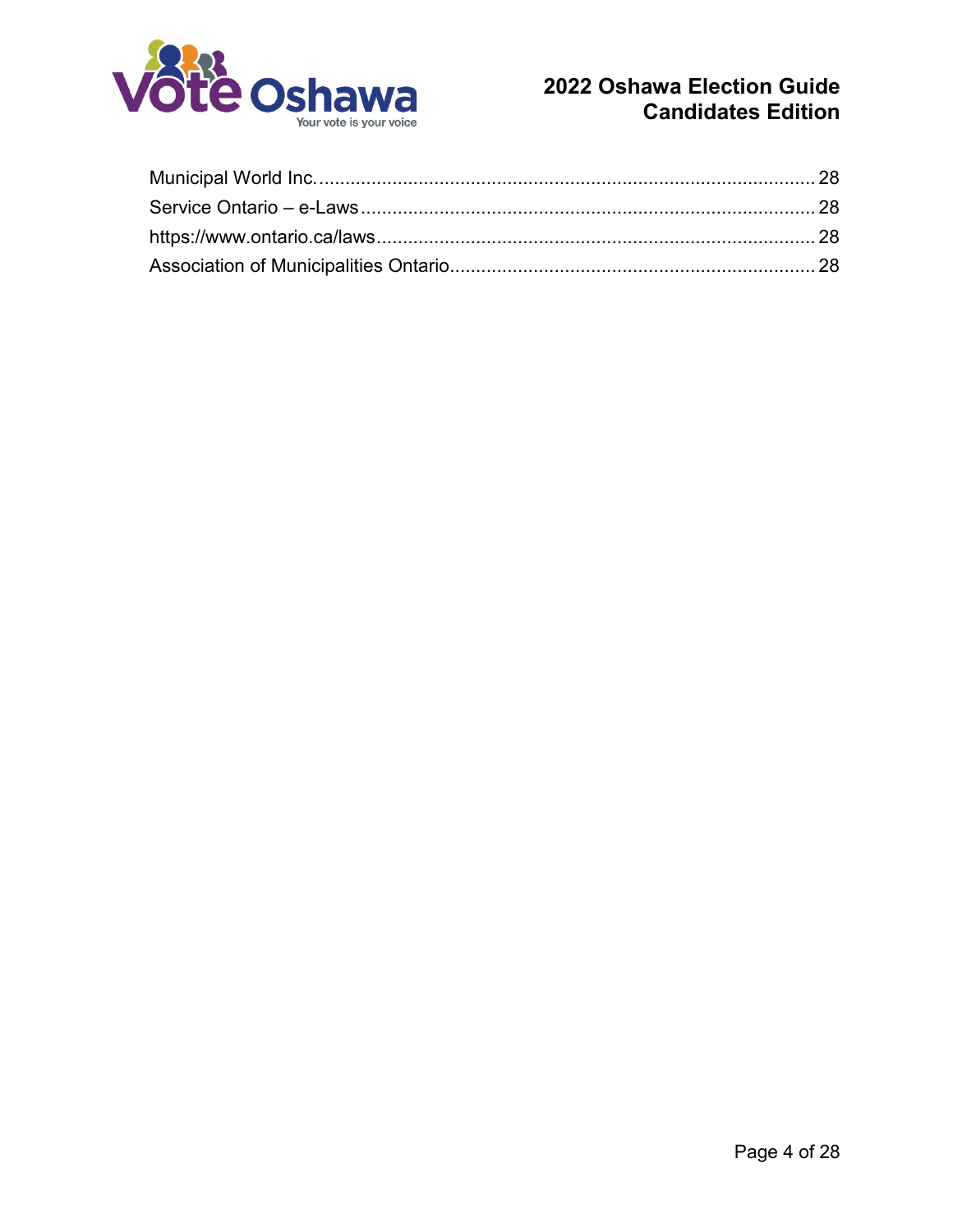

## <span id="page-4-0"></span>**Introduction**

The City Clerk is responsible for the proper legislative and administrative conduct of municipal elections in Oshawa. In accordance with the *Municipal Elections Act*, 1996, as amended, the Clerk is authorized to establish procedures and provide information to ensure the delivery of election services.

This Guide has been prepared in accordance with this mandate. The Guide provides general information for both candidates and electors concerning the 2022 Municipal Elections in the City of Oshawa. Additional information may be found on the City's Election Website at [www.voteoshawa.ca](file://vsfileb/clerksadmin/A-2140%20Elections/2018%20Municipal%20Election/Candidate%20Information%20Package/www.voteoshawa.ca) throughout 2022 or by contacting City Clerk Services. This Guide is provided in conjunction with the Municipal Elections 2022 Guide published by the Ministry of Municipal Affairs. Candidates are urged to review the provincial guide carefully as it provides additional information relating to qualifications, financial responsibilities, campaign contributions, campaign expenses, and financial reporting.

It is important to note that the contents of this document are intended only as a guide. Prospective candidates must satisfy themselves through their own determination that they have complied with all legislated requirements to run for election and hold office.

## <span id="page-4-1"></span>**Assistance and Staff Resources**

City Clerk Services staff will be pleased to assist you with any questions you may have concerning the 2022 Municipal Election. Contacts include the following:

| Adam Foran, Elections Officer<br>E-mail: AForan@oshawa.ca  | 905-436-3311, Ext. 2310 |
|------------------------------------------------------------|-------------------------|
| Laura Davis, Deputy City Clerk<br>E-mail: LDavis@oshawa.ca | 905-436-3311, Ext. 2475 |
| Mary Medeiros, City Clerk<br>E-mail: MMedeiros@oshawa.ca   | 905-436-3311, Ext. 2239 |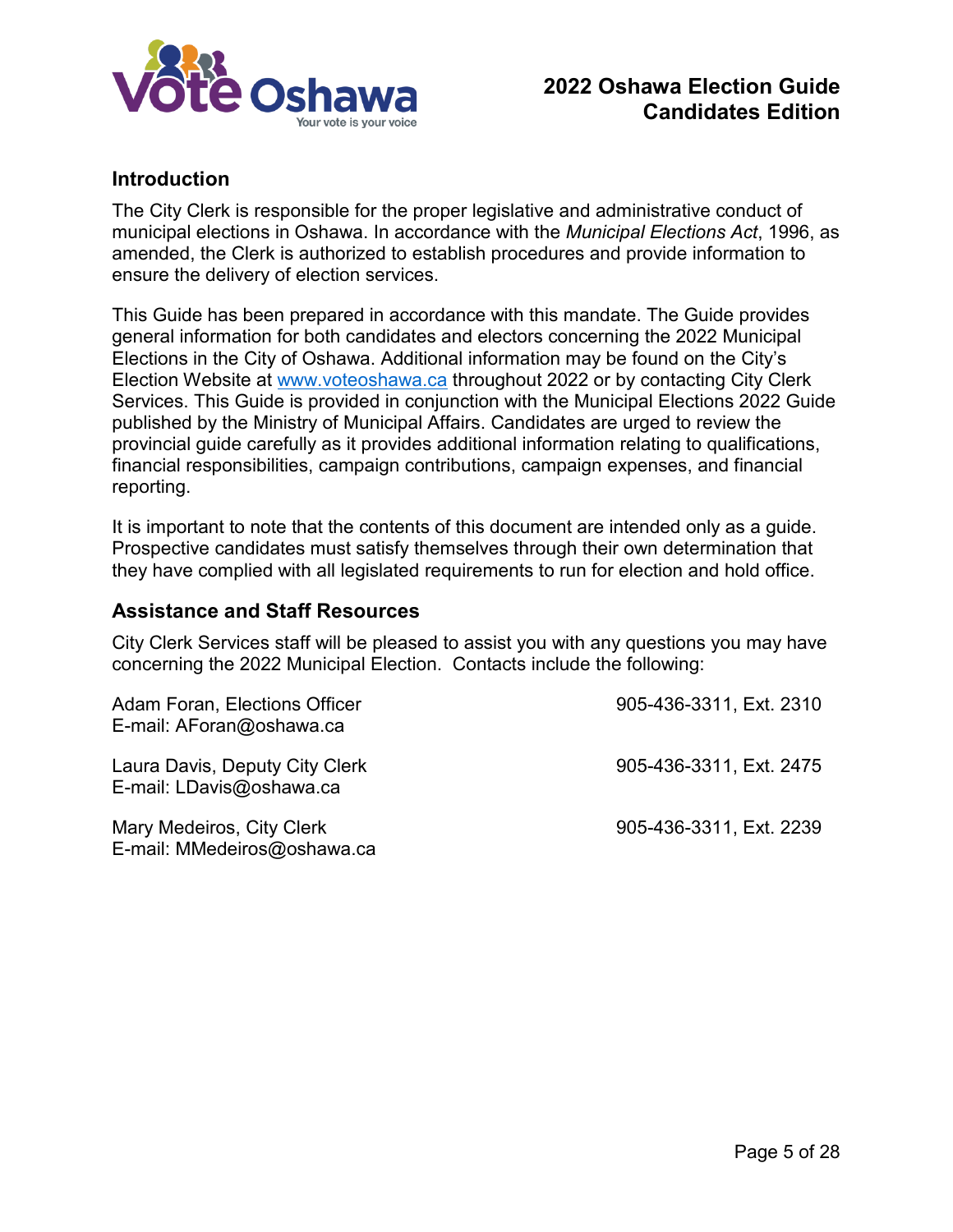

# <span id="page-5-0"></span>**Key Dates**

| <b>Date</b>                                             | <b>Event</b>                                                                                                                                                                                                                                                                                                                                                                                                                                                                            |  |
|---------------------------------------------------------|-----------------------------------------------------------------------------------------------------------------------------------------------------------------------------------------------------------------------------------------------------------------------------------------------------------------------------------------------------------------------------------------------------------------------------------------------------------------------------------------|--|
| Monday, May 2, 2022 to<br>Friday, August 19, 2022 until | <b>Nomination Period</b>                                                                                                                                                                                                                                                                                                                                                                                                                                                                |  |
| 2:00 p.m.                                               | Nomination papers may be filed by candidates or an<br>agent commencing May 2, 2022 through to August<br>19, 2022 at City Clerk Services, 5 <sup>th</sup> Floor, Rundle<br>Tower, 50 Centre Street South, Oshawa.<br>Nominations may be filed from Monday to Friday<br>between the hours of 8:30 a.m. to 4:00 p.m. and on<br>August 19, 2022 between the hours of 9:00 a.m.<br>and 2:00 p.m.                                                                                             |  |
| <b>Monday, May 2, 2022 to</b>                           | <b>Campaign Period</b>                                                                                                                                                                                                                                                                                                                                                                                                                                                                  |  |
| Tuesday, January 3, 2023                                | A candidate's campaign period begins from the date<br>they file their nomination paper with the City Clerk<br>and ends January 3, 2023 (unless the candidate<br>withdraws the nomination, the City Clerk rejects the<br>nomination, or the candidate is continuing their<br>campaign to erase a deficit). A candidate must file a<br>nomination paper before any campaign activity is<br>commenced; this includes raising campaign funds or<br>incurring any campaign-related expenses. |  |
| Friday, August 12, 2022 until                           | <b>Request to Vote by Mail</b>                                                                                                                                                                                                                                                                                                                                                                                                                                                          |  |
| Monday, September 12, 2022                              | Voters may request to vote by mail beginning on<br>Friday, August 12 until Monday September 12,<br>2022.                                                                                                                                                                                                                                                                                                                                                                                |  |
| Friday, August 19, 2022 until<br>2:00 p.m.              | <b>Nomination Day</b>                                                                                                                                                                                                                                                                                                                                                                                                                                                                   |  |
|                                                         | Last day for filing nominations. Nominations may be<br>filed between the hours of 9:00 a.m. and 2:00 p.m.<br>at the Office of the City Clerk.                                                                                                                                                                                                                                                                                                                                           |  |
|                                                         | Nominations may be withdrawn in writing before<br>2:00 p.m.                                                                                                                                                                                                                                                                                                                                                                                                                             |  |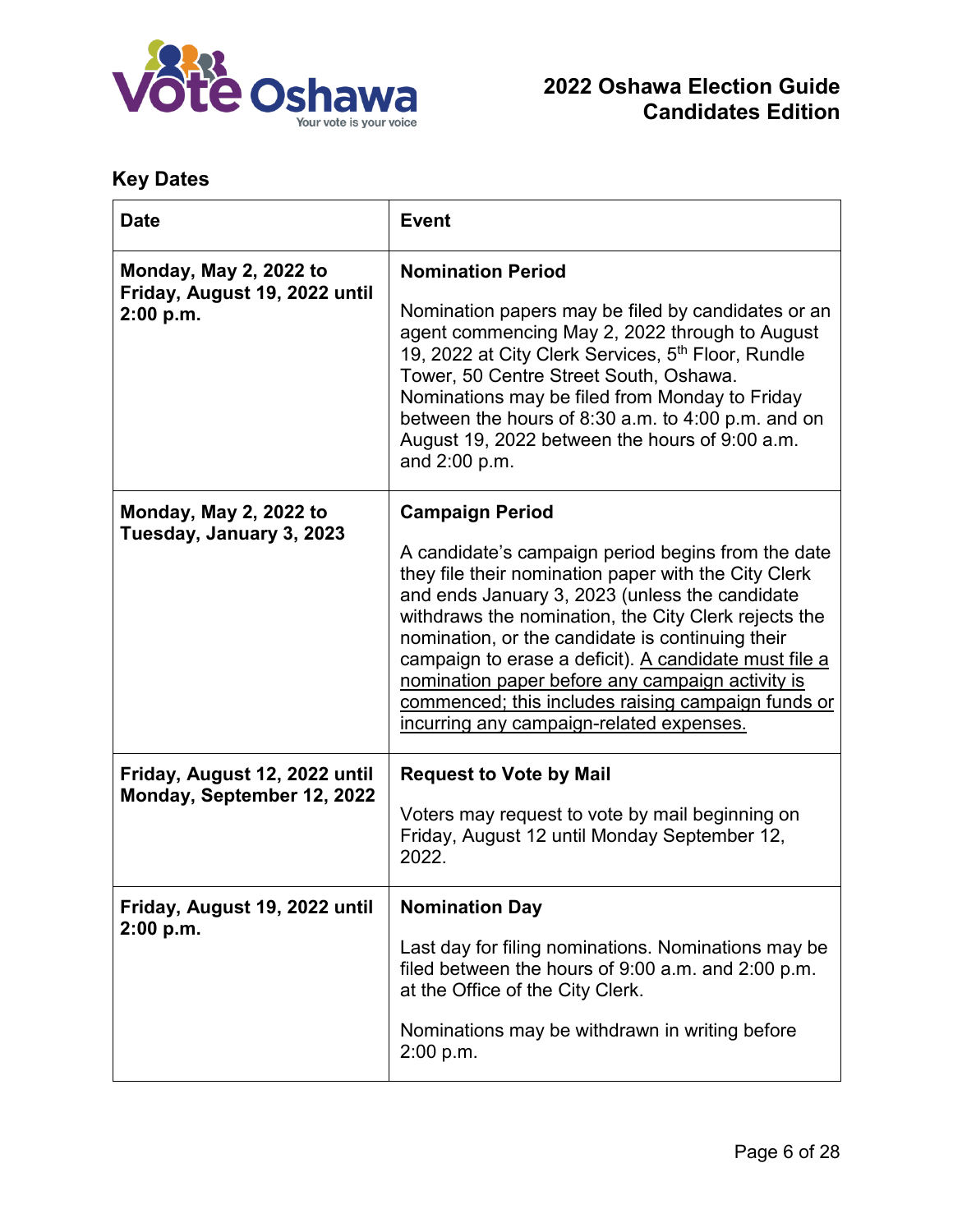

| <b>Date</b>                                      | <b>Event</b>                                                                                                                                                                                                                                                                                                                                                                                      |  |
|--------------------------------------------------|---------------------------------------------------------------------------------------------------------------------------------------------------------------------------------------------------------------------------------------------------------------------------------------------------------------------------------------------------------------------------------------------------|--|
| Monday, August 22 to<br>Monday, October 24, 2022 | <b>Appointment of Voting Proxies</b><br>A person may be appointed as a voting proxy for in-                                                                                                                                                                                                                                                                                                       |  |
|                                                  | person voting. Application to appoint a voting proxy<br>for in-person voting may be made up to and<br>including Voting Day at City Clerk Services.                                                                                                                                                                                                                                                |  |
| Thursday, September 1, 2022                      | <b>Voters' List Available</b>                                                                                                                                                                                                                                                                                                                                                                     |  |
|                                                  | On or before September 1, 2022, the City Clerk will<br>provide the Voters' List to registered candidates.<br>The Voters' List will also be made available to the<br>general public for supervised viewing only.                                                                                                                                                                                   |  |
| Thursday, September 1, 2022                      | <b>Revision Period Begins</b>                                                                                                                                                                                                                                                                                                                                                                     |  |
|                                                  | Eligible voters whose names are not on the Voters'<br>List or where their information is shown incorrectly<br>may be added or have their information amended on<br>the Voters' List by completing an application with<br>City Clerk Services or at the voting place.<br>Application may also be made to remove another<br>elector's name from the Voters' List until Monday,<br>October 24, 2022. |  |
| Monday, September 12, 2022                       | <b>First Day to Erect Election Signs</b>                                                                                                                                                                                                                                                                                                                                                          |  |
|                                                  | Municipal election signs can be erected, placed,<br>maintained or displayed starting on Monday,<br>September 12, 2022.                                                                                                                                                                                                                                                                            |  |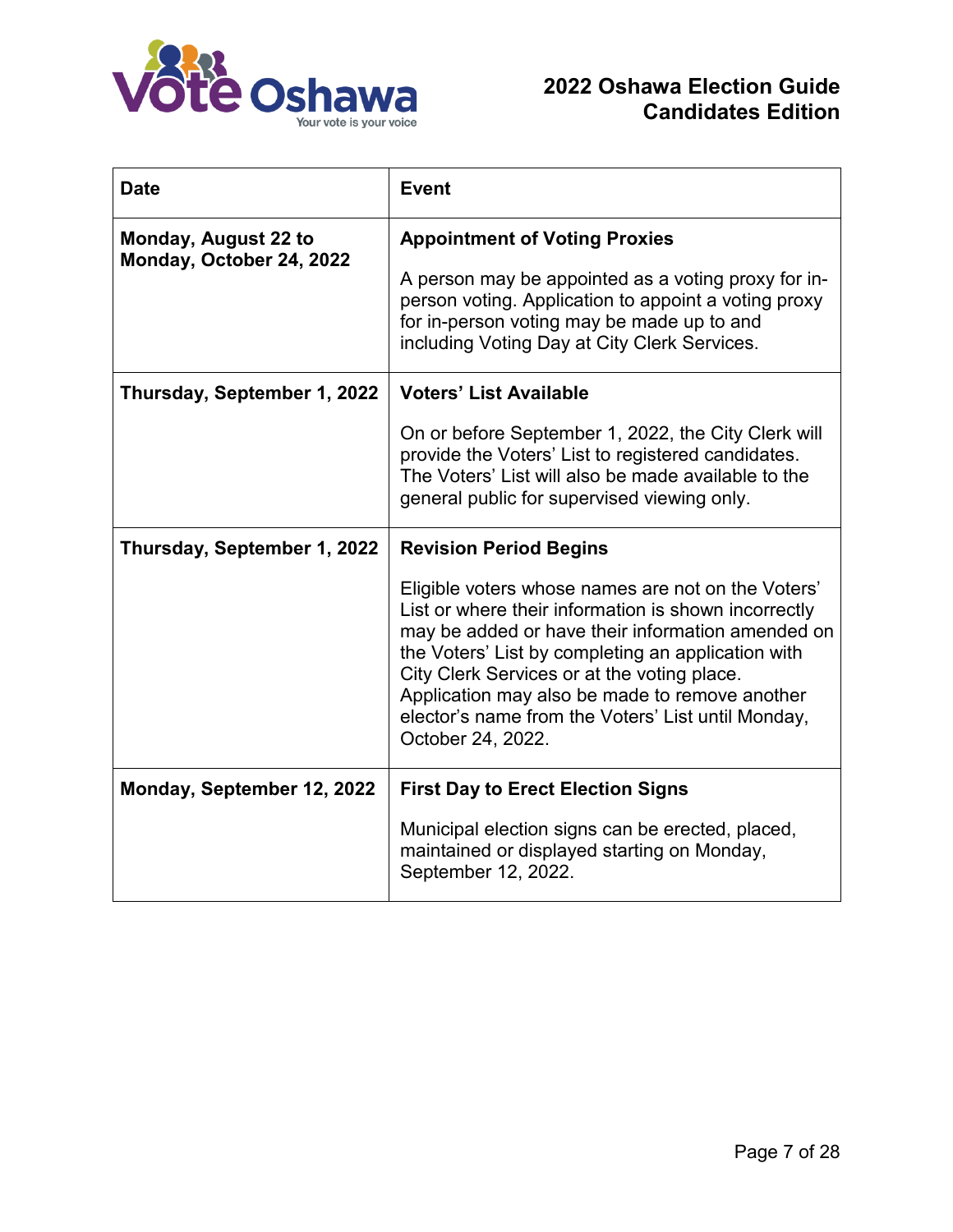

| <b>Date</b>                               | <b>Event</b>                                                                                                                                                                                                                                                                                                                                                       |  |
|-------------------------------------------|--------------------------------------------------------------------------------------------------------------------------------------------------------------------------------------------------------------------------------------------------------------------------------------------------------------------------------------------------------------------|--|
| Tuesday, September 26, 2022               | <b>Certificate of Maximum Permitted Expenses</b>                                                                                                                                                                                                                                                                                                                   |  |
|                                           | The City Clerk will provide each candidate with a<br>Final Certificate of maximum permitted expenses for<br>their campaign. Candidates cannot exceed this<br>amount (or the amount provided on the Preliminary<br><b>Certificate of Maximum Permitted Expenses</b><br>provided to each candidate when they filed their<br>nomination paper, whichever is greater). |  |
| Wednesday, September 27,                  | Vote by Mail – Canada Post Return Option                                                                                                                                                                                                                                                                                                                           |  |
| 2022 until October 10, 2022               | Voters who requested a vote by mail ballot may<br>return their ballot through regular mail via Canada<br>Post. If returning through the mail, voters should<br>ensure they post their pre-paid return envelope prior<br>to October 10 to ensure it is received prior to Voting<br>Day.                                                                             |  |
| Wednesday, September 27,                  | Vote by Mail - Drop Off Return Option                                                                                                                                                                                                                                                                                                                              |  |
| 2022 until 12:00 p.m. October<br>20, 2022 | Voters who requested a vote by mail ballot may<br>return their ballot by placing the return envelope in<br>any secure Vote Oshawa drop box at designated<br>locations throughout the City prior to 12:00 p.m. on<br>October 20, 2022.                                                                                                                              |  |
| October 6-8, 11, 13, 15-16,               | <b>Advance Voting</b>                                                                                                                                                                                                                                                                                                                                              |  |
| 2022                                      | Advance voting locations will be open throughout<br>the City to allow voters to cast their ballot prior to<br>Voting Day.                                                                                                                                                                                                                                          |  |
| Monday, October 24, 2022                  | <b>Voting Day</b>                                                                                                                                                                                                                                                                                                                                                  |  |
|                                           | Voting places open at 10:00 a.m. and close<br>promptly at 8:00 p.m.                                                                                                                                                                                                                                                                                                |  |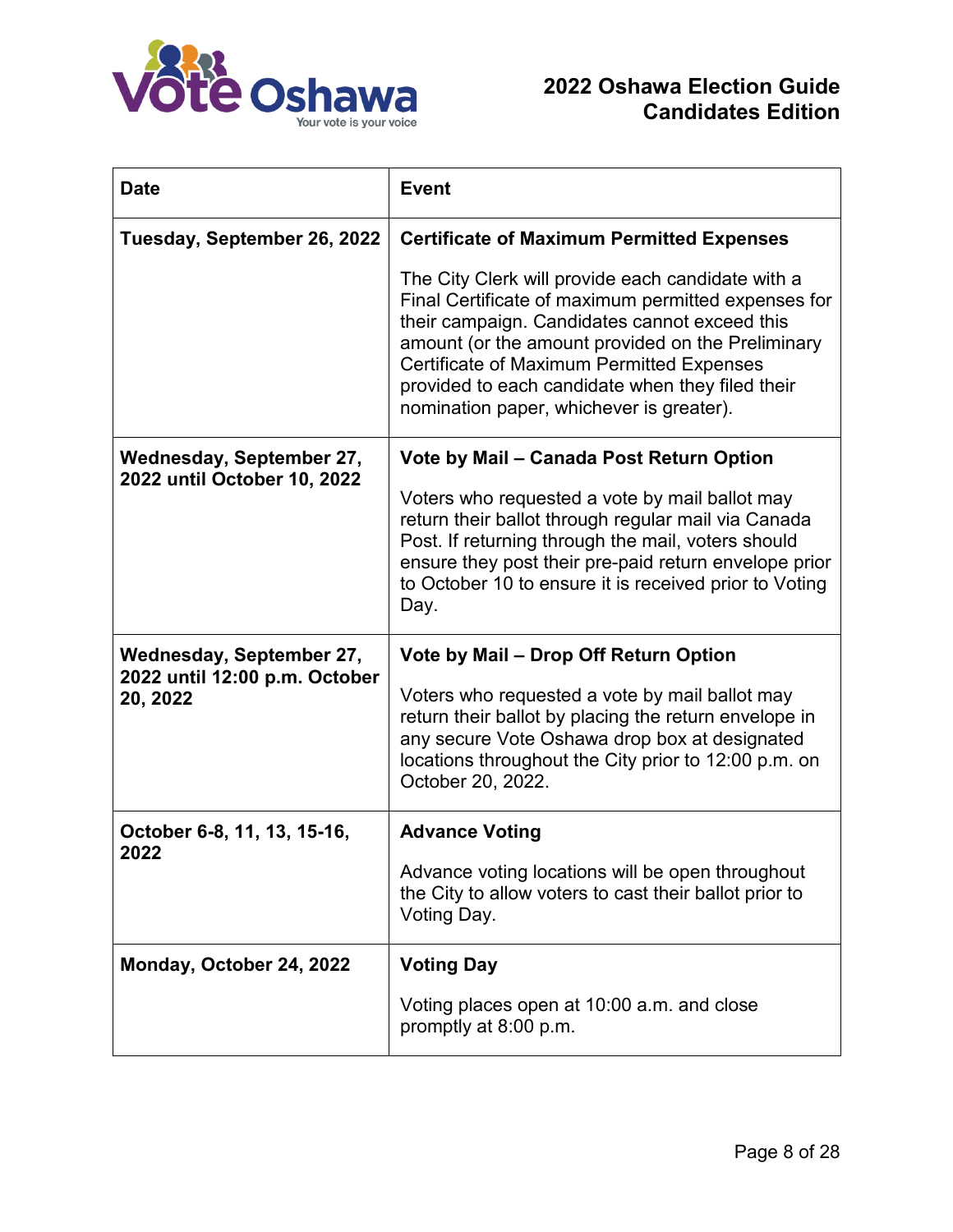

| <b>Date</b>                               | <b>Event</b>                                                                                                                                                                                                                                                                                                                                                                                                                                  |  |
|-------------------------------------------|-----------------------------------------------------------------------------------------------------------------------------------------------------------------------------------------------------------------------------------------------------------------------------------------------------------------------------------------------------------------------------------------------------------------------------------------------|--|
| Monday, October 31, 2022                  | <b>Last Day to Remove Election Signs</b>                                                                                                                                                                                                                                                                                                                                                                                                      |  |
|                                           | Election signs must be removed on or prior to this<br>date.                                                                                                                                                                                                                                                                                                                                                                                   |  |
| Tuesday, November 15, 2022                | <b>Term of Office Commences</b>                                                                                                                                                                                                                                                                                                                                                                                                               |  |
|                                           | The 4 year Term of Office commences for elected<br>members.                                                                                                                                                                                                                                                                                                                                                                                   |  |
| Tuesday, November 15, 2022                | <b>Inaugural Meeting of Council</b>                                                                                                                                                                                                                                                                                                                                                                                                           |  |
|                                           | Elected members to take the Oath of Office prior to<br>taking their seat.                                                                                                                                                                                                                                                                                                                                                                     |  |
| Tuesday, January 3, 2023                  | <b>End of Campaign Period</b>                                                                                                                                                                                                                                                                                                                                                                                                                 |  |
|                                           | This is the end of a candidate's campaign period,<br>unless they withdrew their nomination, the<br>nomination was rejected by the City Clerk or the<br>candidate is continuing their campaign to erase a<br>deficit. Candidates may not raise funds or incur<br>expenditures beyond this day unless they have a<br>deficit and have notified the City Clerk in writing of<br>their intent to extend their campaign period.                    |  |
| Friday, March 31, 2023 until<br>2:00 p.m. | <b>Deadline for Filing of Financial Statements</b>                                                                                                                                                                                                                                                                                                                                                                                            |  |
|                                           | Final date on which all nominated candidates must<br>file their financial statements. Late filing will be<br>accepted until May 1, 2023 with a \$500 fee.<br>Financial statements are to be filed with the City<br>Clerk, 5 <sup>th</sup> Floor, Rundle Tower, 50 Centre Street<br>South, Oshawa prior to 2:00 p.m. The nomination<br>filing fee will be refunded to the candidate only after<br>the candidate files the financial statement. |  |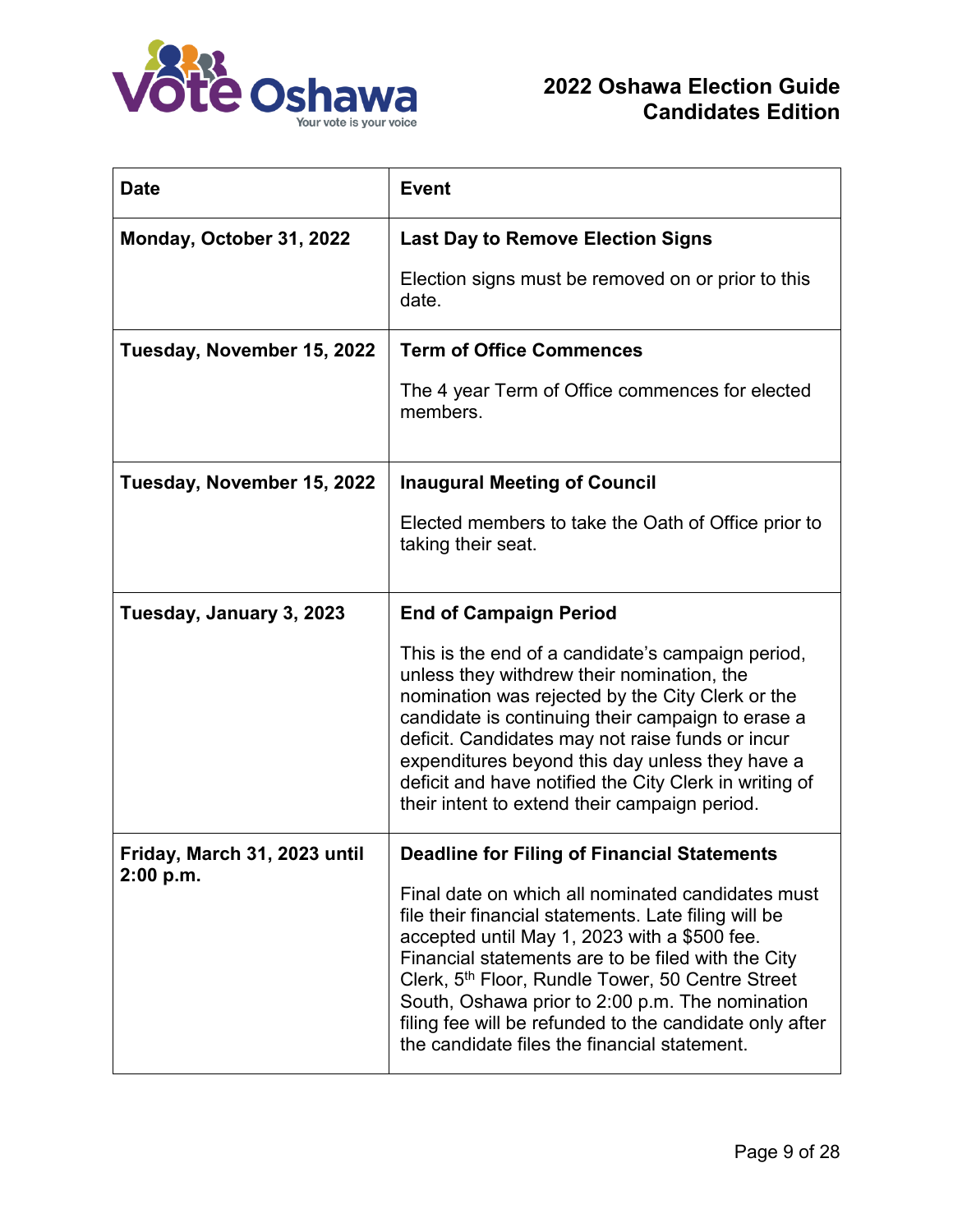

| <b>Date</b>                | Event                                                                                                                                  |  |
|----------------------------|----------------------------------------------------------------------------------------------------------------------------------------|--|
| Friday, September 29, 2023 | <b>Supplementary Filing Date</b>                                                                                                       |  |
|                            | Final date on which all nominated candidates must<br>file their financial statements for the reporting period<br>ending June 30, 2023. |  |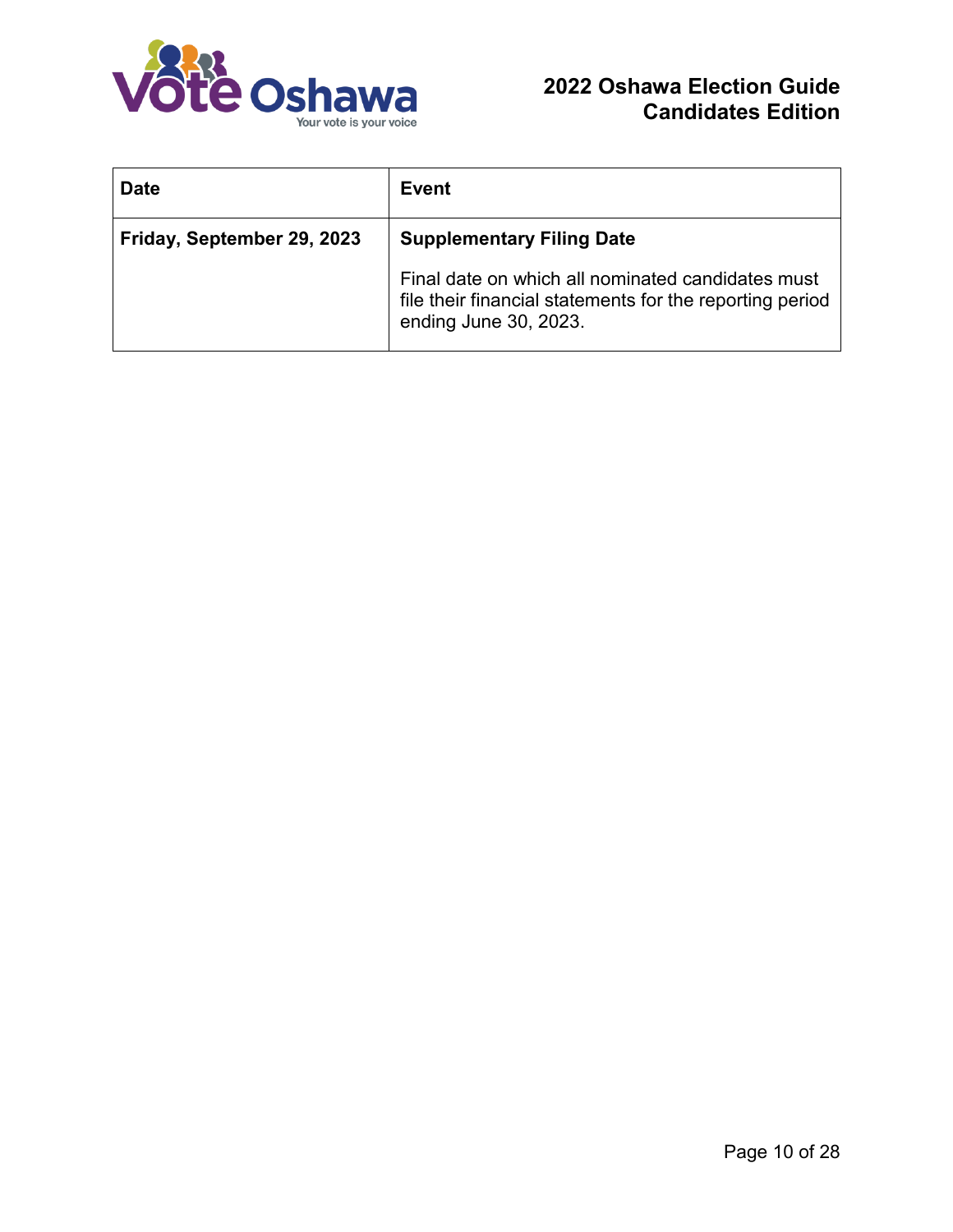

# <span id="page-10-0"></span>**Elected Offices**

On October 24, 2022, voters in the City of Oshawa will elect candidates to the following offices:

| <b>Position</b>                                              | Number to be elected                                                                                                                                                                                                                            |
|--------------------------------------------------------------|-------------------------------------------------------------------------------------------------------------------------------------------------------------------------------------------------------------------------------------------------|
| <b>Regional Chair</b>                                        | One to be elected by all electors in the Region of<br>Durham.                                                                                                                                                                                   |
| Mayor                                                        | One to be elected by all electors in the City<br>of Oshawa.                                                                                                                                                                                     |
| <b>Regional and City Councillor</b>                          | Five to be elected, one from each of the five wards in<br>the City of Oshawa, by electors in the respective<br>wards.                                                                                                                           |
| <b>City Councillor</b>                                       | Five to be elected, one from each of the five wards in<br>the City of Oshawa, by electors in the respective<br>wards.                                                                                                                           |
| <b>Trustee, Durham District</b><br><b>School Board</b>       | Three to be elected by all English Public School<br>electors in the City of Oshawa.                                                                                                                                                             |
| Trustee, Durham Catholic<br><b>District School Board</b>     | Two to be elected by all English Catholic School<br>electors in the City of Oshawa.                                                                                                                                                             |
| Conseiller(ère), Conseil<br>scolaire Viamonde                | One to be elected by all French Public electors in the<br>areas of the Region of Durham, County of<br>Haliburton, County of Northumberland, County of<br>Peterborough, City of Peterborough, City of<br>Kawartha Lakes and City of Quinte West. |
| Conseiller(ère), Conseil<br>scolaire catholique<br>MonAvenir | One to be elected by all French Catholic electors in<br>the Regional Municipality of Durham, Counties of<br>Northumberland and Peterborough and Cities of<br>Kawartha Lakes, Peterborough and Quinte West.                                      |

## <span id="page-10-1"></span>**Candidate Information**

## <span id="page-10-2"></span>**Term of Office**

The term of office is four years, beginning November 15, 2022, and ending November 14, 2026.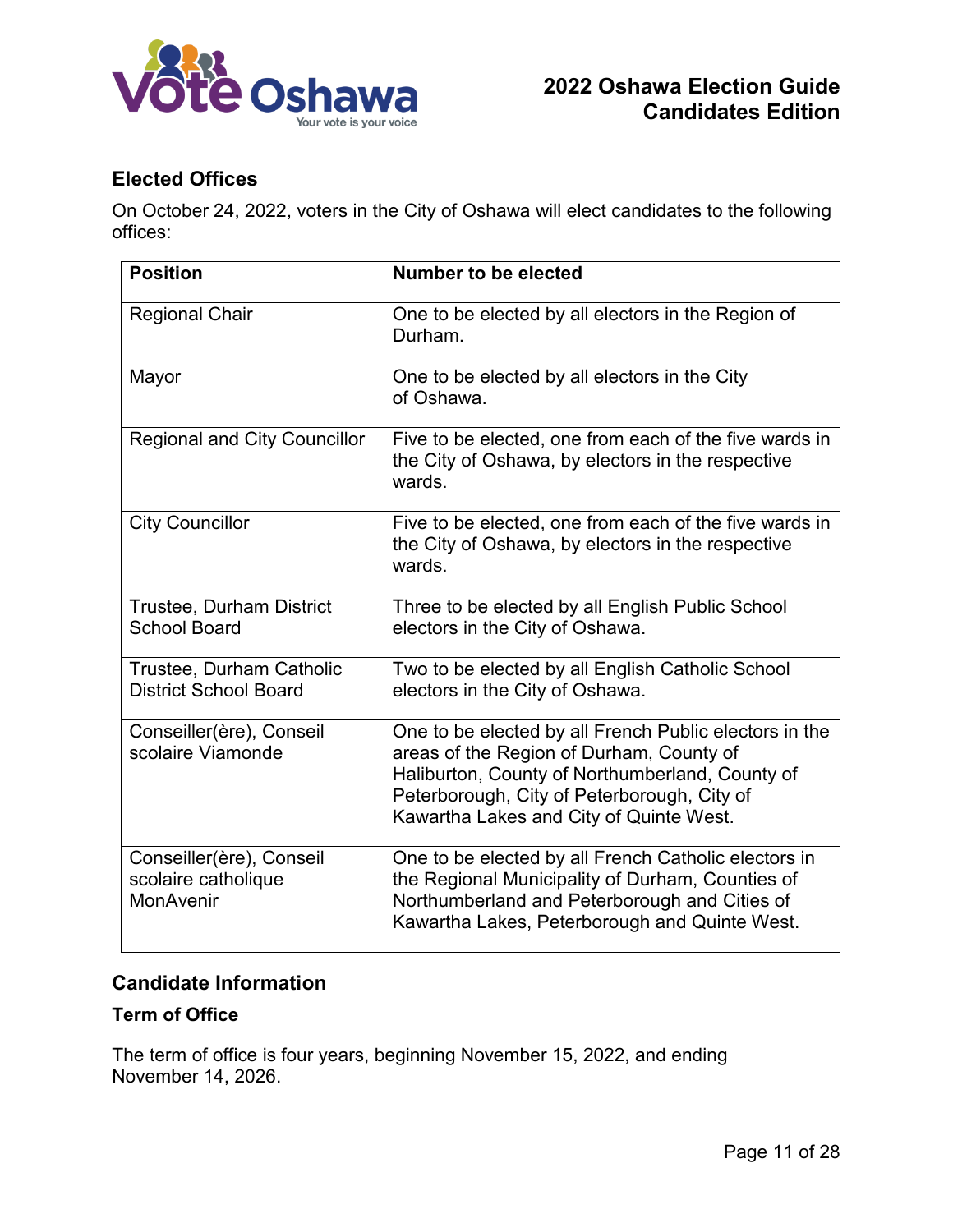

### <span id="page-11-0"></span>**Remuneration – Mayor and Council**

| Position                             | City of Oshawa<br>Effective<br>November 15,<br>2022 | Region of<br>Durham<br><b>Effective</b><br>November 15,<br>2022 |
|--------------------------------------|-----------------------------------------------------|-----------------------------------------------------------------|
| Mayor                                | \$129,910                                           | \$58,275                                                        |
| <b>Regional and City Councillors</b> | \$47,674                                            | \$58,275                                                        |
| <b>City Councillors</b>              | \$47,674                                            |                                                                 |

In the City of Oshawa, in addition to the above salaries, the Deputy Mayor and Chairs of Standing Committees of Council receive an additional stipend of \$5,303 annually, and the Vice-Chairs of Standing Committees of Council receive an additional stipend of \$2,652 annually.

At the Region of Durham, in addition to the salary paid by the Region, Committee Chairs also receive an additional stipend of \$6,000.

### <span id="page-11-1"></span>**Municipal Offices**

### <span id="page-11-2"></span>**Qualifications**

The qualifications to become a candidate for municipal office in the City of Oshawa are established by the *Municipal Act, 2001* and the *Municipal Elections Act, 1996*.

To be eligible as a candidate for municipal office, a person at the time of being nominated must be:

- a Canadian citizen;
- at least 18 years of age;
- a resident in the City of Oshawa or the owner or tenant of land in the City of Oshawa, or the spouse of such owner or tenant; and,
- not disqualified by legislation from holding municipal office.

A person who is qualified to be elected for municipal office may run to represent any ward, regardless of where they may live.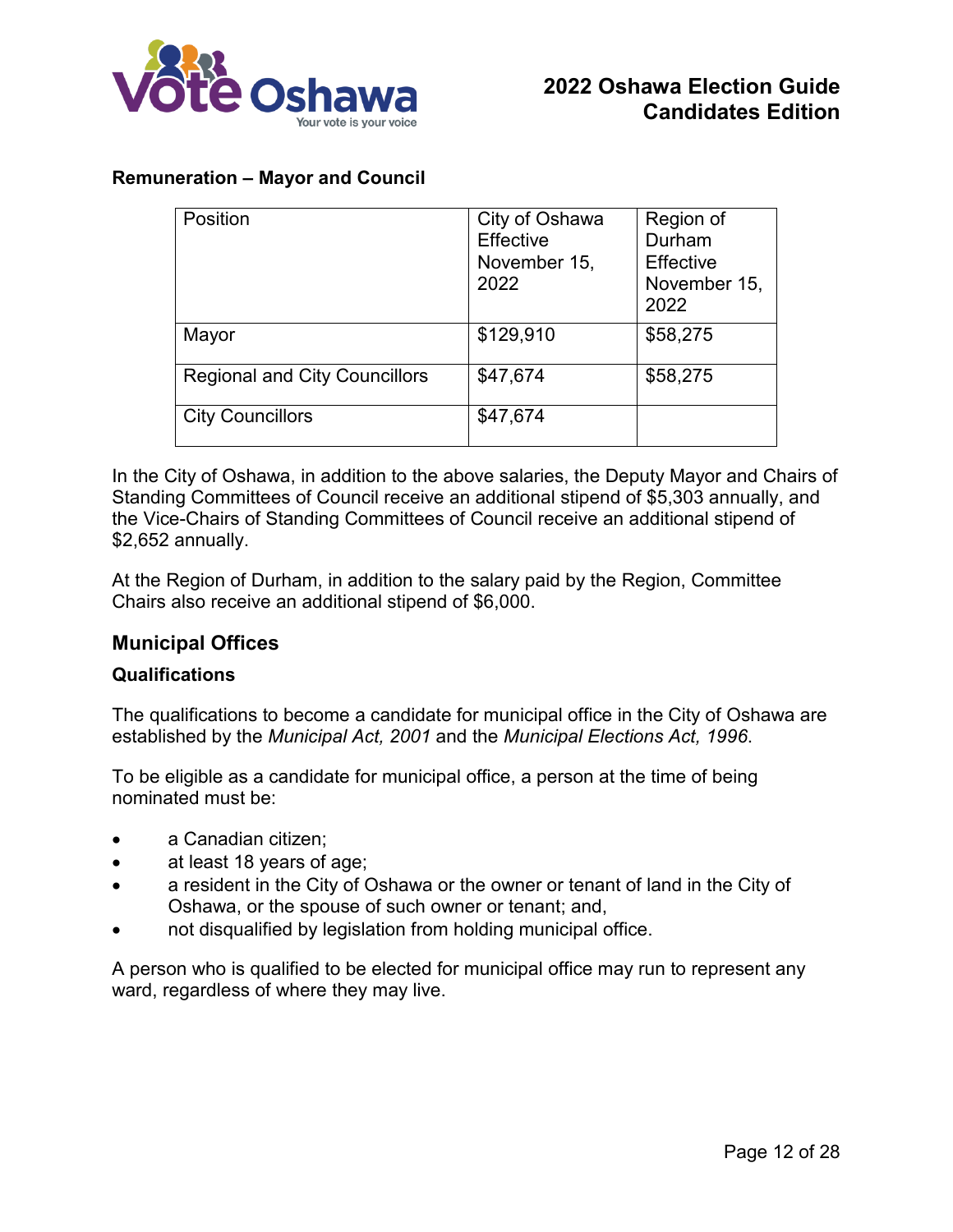

### <span id="page-12-0"></span>**Disqualification**

The following persons are not eligible to be elected as a member of council or hold office as a member of a council, except in accordance with section 30 of the *Municipal Elections Act, 1996*;

- an employee of the municipality;
- a person who is not an employee of the municipality but who is the clerk, treasurer, Integrity Commissioner, Auditor General, Ombudsman or registrar referred to in section 223.11 of the *Municipal Act 2001* or an investigator referred to in subsection 239.2 (1) of the *Municipal Act 2001;*
- a person who is not an employee of the municipality but who holds any administrative position of the municipality, such as a Clerk, Treasurer, etc.;
- a judge of any court;
- a member of the Assembly as provided in the *Legislative Assembly Act* or of the Senate or House of Commons of Canada; and,
- except in accordance with Part V of the Public Service of Ontario Act, 2006 and any regulations made under that Part, a public servant within the meaning of that Act.

A member of the council of a municipality is disqualified from holding office if, at any time during the term of office of that member, they:

- cease to be a Canadian citizen;
- cease to be a resident, the owner or tenant of land or the spouse of an owner or tenant of land in the municipality, in the case of a member of council of a local municipality, or in a lower-tier municipality within the upper-tier municipality, in the case of a member of council of an upper-tier municipality
- are a Senator, a Member of Parliament, or a Member of Provincial Parliament as of the close of nominations on Nomination Day; or
- would be prohibited under this or any other Act from voting in an election for the office of member of council of the municipality if an election was held at that time.

#### <span id="page-12-1"></span>**Leave of Absence**

An employee of a municipality or local board is eligible to be a candidate for the council or local board that is the employer if they take an unpaid leave of absence beginning as of the day the employee is nominated and ending on Voting Day.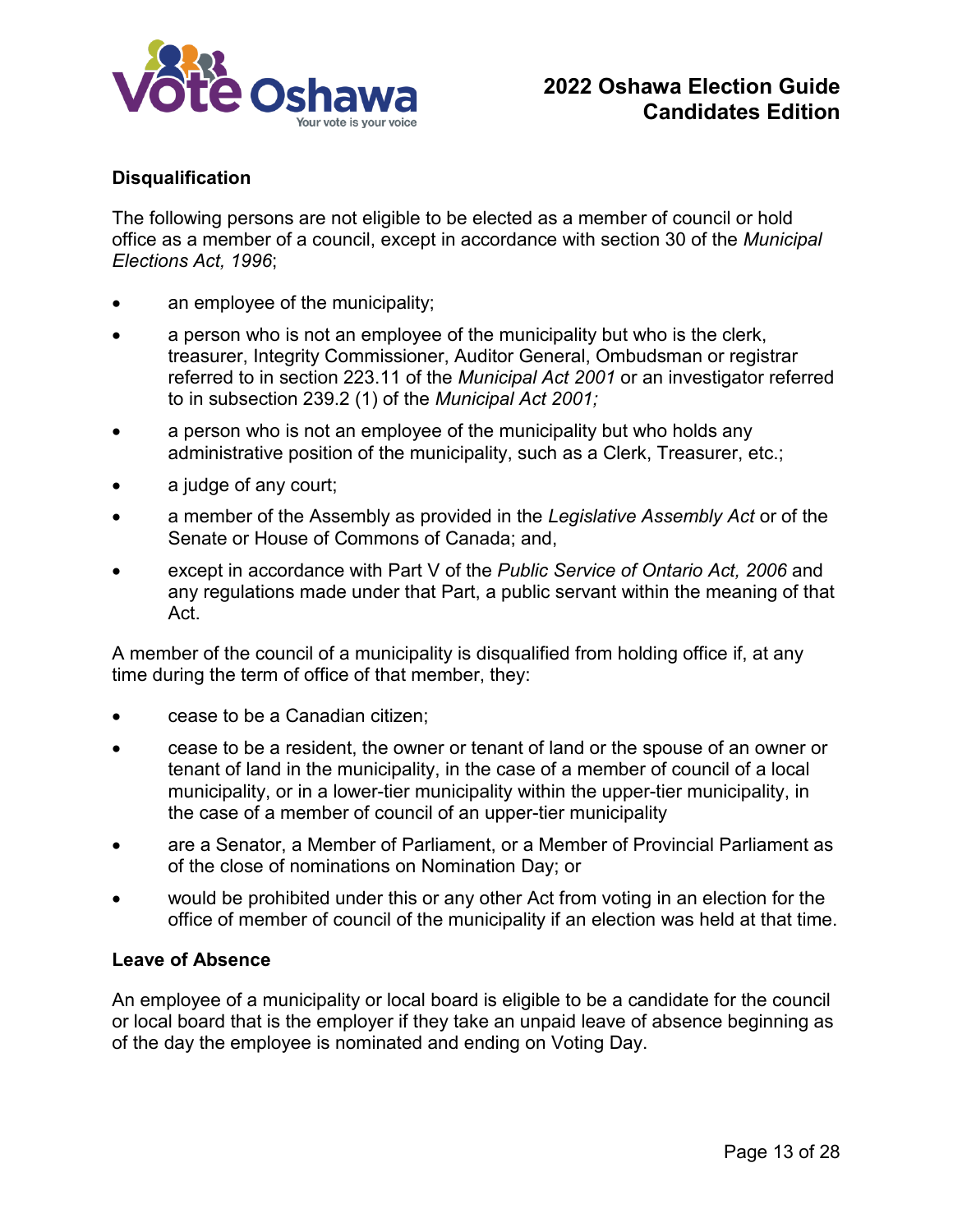

### <span id="page-13-0"></span>**Resignation**

A member of the Legislative Assembly of Ontario or the Senate or House of Commons of Canada is eligible to be nominated for a municipal office if the person resigns as a member of any of those bodies as of the close of nominations on Nomination Day.

### <span id="page-13-1"></span>**School Board Offices**

#### <span id="page-13-2"></span>**Qualifications**

The qualifications to become a candidate for a school board are established by the *Education Act* and the *Municipal Elections Act, 1996*.

A person is qualified to be elected as a member of a district school board if the person is qualified to vote for members of that district school board and is resident in its area of jurisdiction.

A person who is qualified as set out above to be elected as a member of a district school board is qualified to be elected as a member of that district school board for any geographic area in the district school board's area of jurisdiction, regardless of which positions on that district school board the person may be qualified to vote for.

#### <span id="page-13-3"></span>**Disqualification**

A person is not qualified to be elected or to act as a member of a district school board if the person is:

- an employee of a district school board or school authority in the Province;
- the Clerk, Treasurer, Deputy Clerk, or Deputy Treasurer of a municipality or an upper-tier municipality, all or part of which is included in the area of jurisdiction of the district school board or the school authority;
- a member of the Assembly or of the Senate or House of Commons of Canada; or
- otherwise ineligible or disqualified by legislation.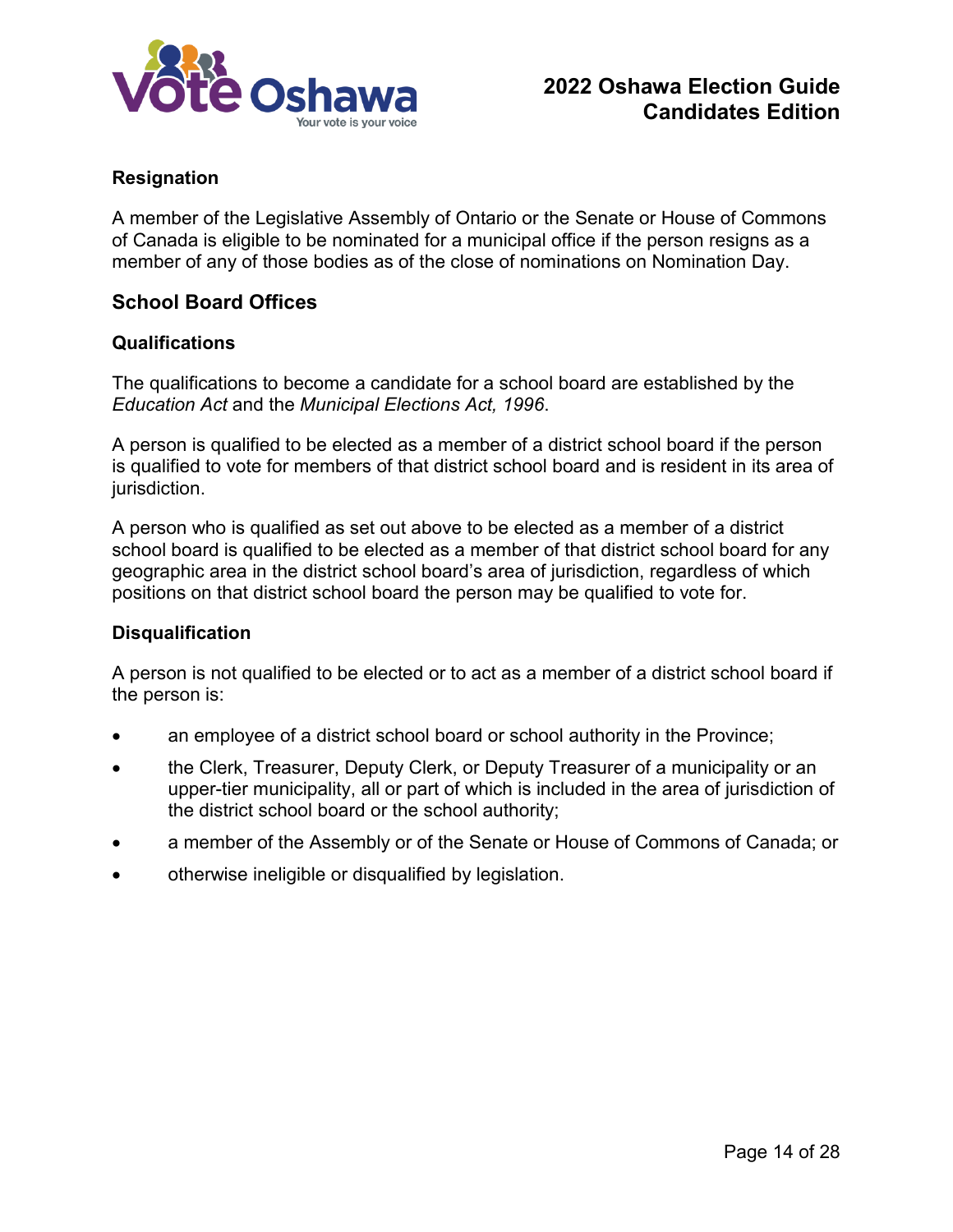

### <span id="page-14-0"></span>**Leave of Absence**

Despite the above disqualifications, the following persons are eligible to be a candidate for or to be elected as a member of a district school board or school authority if they take an unpaid leave of absence, beginning no later than the day the person is nominated and ending on voting day:

- an employee of a district school board or school authority;
- the Clerk, Treasurer, Deputy Clerk or Deputy Treasurer of a municipality or upper-tier municipality, all or part of which is included in the area of jurisdiction of a district school board or school authority.

#### <span id="page-14-1"></span>**Resignation**

A member of the Legislative Assembly of Ontario or the Senate or House of Commons of Canada is eligible to be nominated for a school board office if the person resigns as a member of any of those bodies as of the close of nominations on Nomination Day.

### <span id="page-14-2"></span>**Further Eligibility Requirements**

Section 29 (2) of the *Municipal Elections Act, 1996* provides that if a person who has been nominated for an office is nominated for another office to which this Act applies, the first nomination shall be deemed to have been withdrawn at the time the second nomination is filed.

Section 30 of the *Municipal Elections Act, 1996* provides additional information and requirements with respect to candidate eligibility for all elected offices. **It is the candidate's responsibility to ensure that they are qualified to be nominated for and hold office.**

### <span id="page-14-3"></span>**Nominations**

#### <span id="page-14-4"></span>**Nomination Package**

Nomination packages can be obtained from Service Oshawa or on the City's Election Website at www.voteoshawa.ca. The nomination package contains all required forms and information to assist potential candidates. In addition, City Clerk Services election staff can answer any questions or assist with other election matters. Nomination forms, notices and other resources can be found on the City's Election Website at [www.voteoshawa.ca](http://www.oshawa.ca/election) as they become available.

Nomination documents are public records and are available for inspection by the public at City Clerk Services.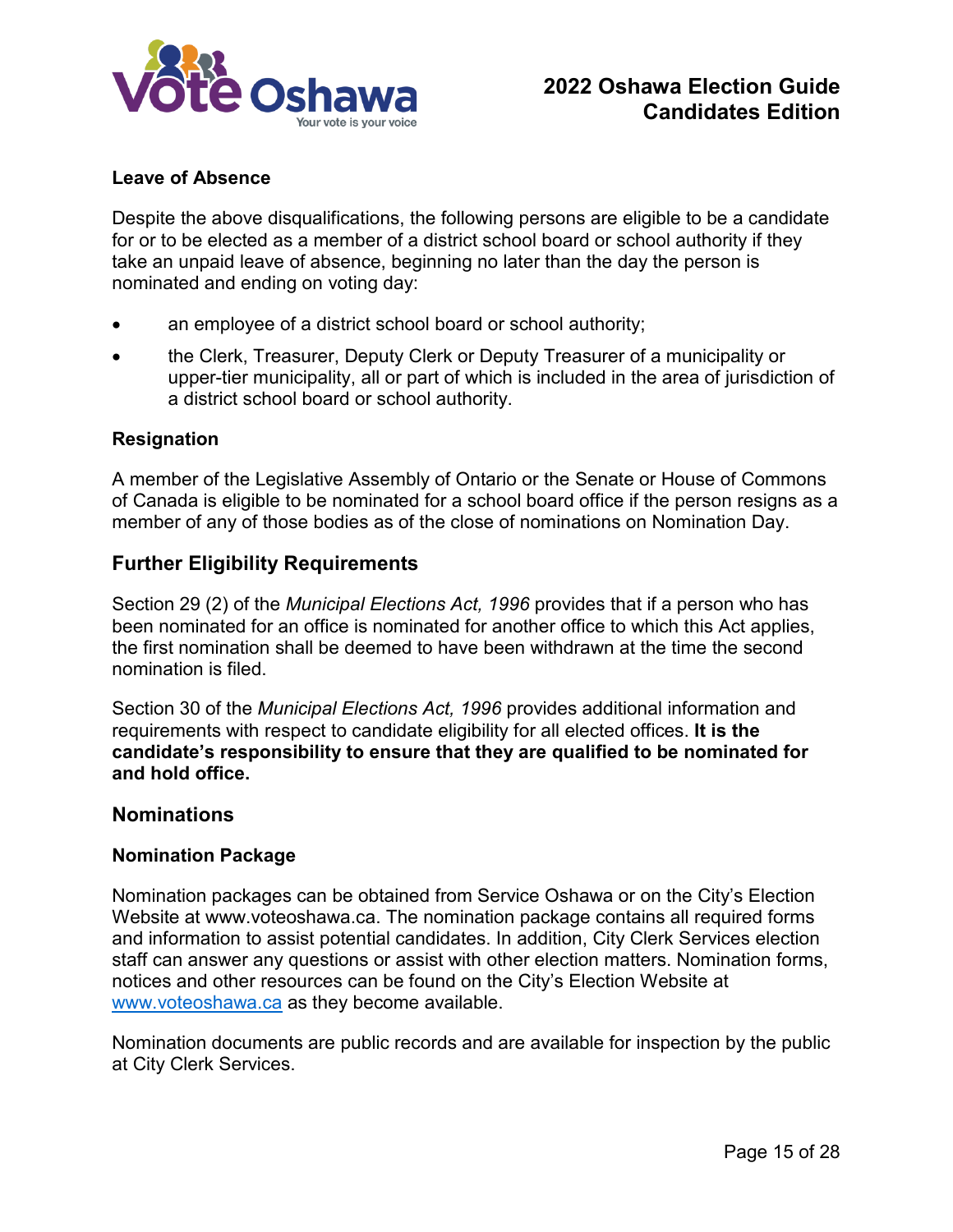

### <span id="page-15-0"></span>**Nomination Period**

The nomination period commences on Monday, May 2, 2022 and continues until **Nomination Day, Friday, August 19, 2022.** Nominations may be filed at City Clerk Services, 5<sup>th</sup> Floor, Rundle Tower, City Hall, 50 Centre Street South between the hours of 8:30 a.m. and 4:00 p.m. Monday to Friday. **Nominations may be filed on Nomination Day at City Clerk Services between the hours of 9:00 a.m. and 2:00 p.m.** 

### <span id="page-15-1"></span>**Nomination Forms and Fee**

Candidates must file their nomination on the prescribed nomination form. At the time of filing, each candidate must pay the prescribed nomination fee (\$200.00 for Mayor and \$100.00 for all other offices) by cash, debit, credit, certified cheque or money order payable to the City of Oshawa. This filing fee will be refunded if the documents required under Section 88.25 (1) are filed on or before 2:00 p.m. on March 31, 2023. Nomination forms and related information are part of the nomination package available at Service Oshawa or on the City's Election Website at www.voteoshawa.ca.

#### <span id="page-15-2"></span>**Filing the Nomination Form**

Either the candidate or an agent of the candidate must file the nomination form in person. **Faxed, mailed or emailed nomination forms are not accepted.** An agent filing the nomination paper on behalf of a candidate must provide written authorization, signed by the candidate, appointing the individual to act on their behalf. The City's Agent Authorization Form is available for this purpose.

#### **It is preferred that interested candidates book an appointment to register by contacting City Clerk Services at [clerks@oshawa.ca](mailto:clerks@oshawa.ca) or by telephone at 905-436-3311.**

Nomination papers submitted by candidates running in the 2022 Municipal Elections must be endorsed by at least 25 qualified persons. A nomination paper lacking 25 signatures cannot be accepted by the City Clerk. A qualified person is someone who is eligible to vote if an election was to be held on the day the person endorsed the nomination paper. It is the candidate's responsibility to ensure that these individuals are qualified.

All candidates, or an agent filing on behalf of the candidate shall be required to provide the following identification when registering:

• One piece of valid, original identification containing the candidate's name, photograph, qualifying address and signature; or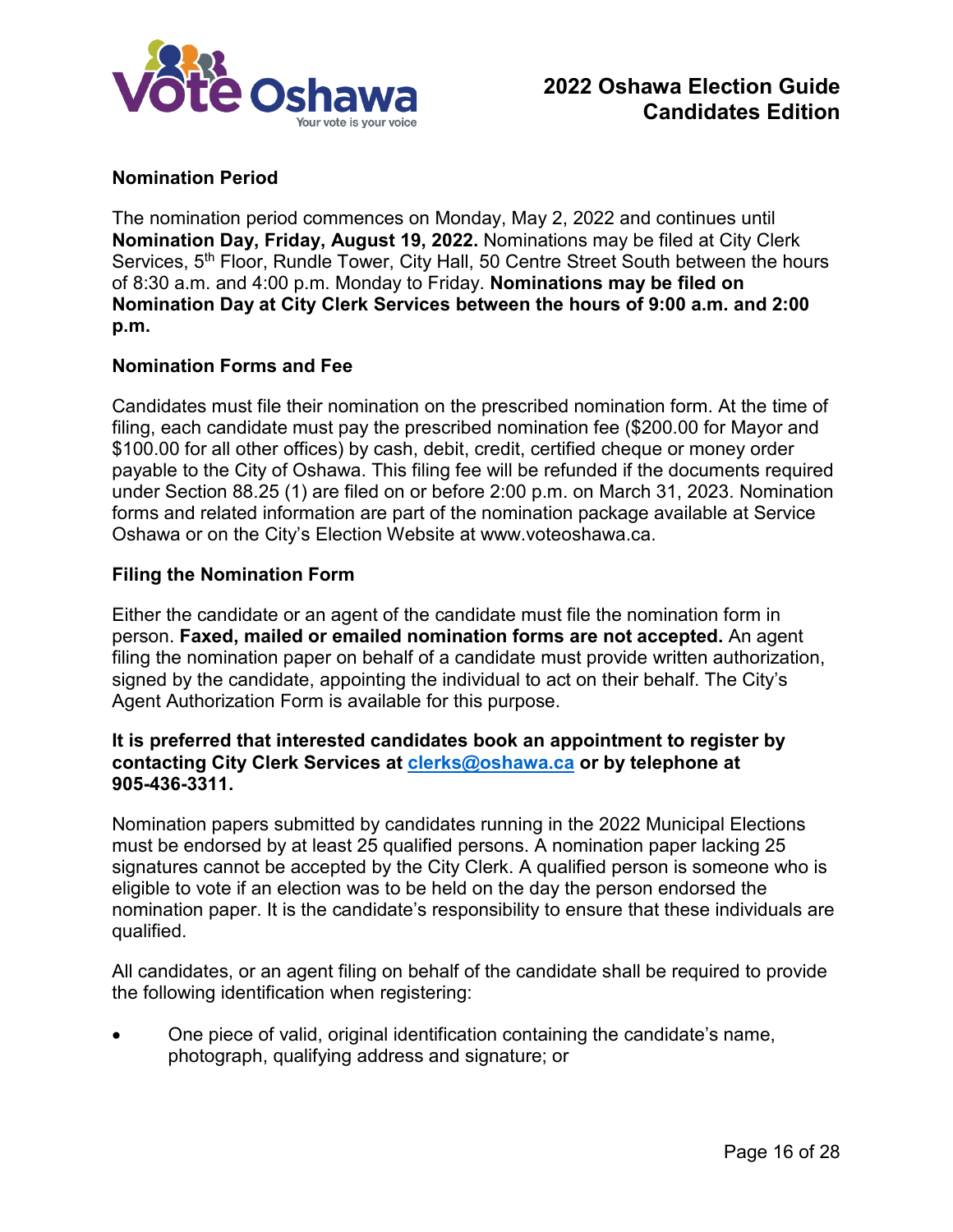

• Two pieces of valid, original identification, the first containing the candidate's name, photograph and signature, and the second containing the candidate's name and qualifying address.

Failure to provide the necessary identification will prohibit City Clerk Services from accepting the nomination form.

## <span id="page-16-0"></span>**Campaign Period**

A candidate's campaign period commences on the day they file a nomination with the City Clerk and ends on January 3, 2023. A candidate must file a nomination paper before any campaign activity is commenced; this includes raising campaign funds or incurring campaign expenses.

## <span id="page-16-1"></span>**Withdrawal of Nomination**

A candidate who wishes to withdraw their nomination must notify the City Clerk in writing before 2:00 p.m. on Friday, August 19, 2022. A withdrawal of nomination form is included in the Candidate's Information Package and can also be obtained from the City's Election Website at **[www.voteoshawa.ca](http://www.oshawa.ca/election)**.

Either the candidate or an agent of the candidate must file a complete and accurate withdrawal form in person. The candidate or agent, as the case may be, must provide identification containing their signature at the time of filing the withdrawal. In addition, if an agent is filing the withdrawal on behalf of a candidate, the candidate must also provide the agent with a signed letter to give to the City Clerk authorizing the agent to file the withdrawal. The candidate is still required to submit a financial statement covering all financial transactions up to the time of the withdrawal.

## <span id="page-16-2"></span>**Candidate Certification**

Certification of candidate nomination forms will occur **prior to 4:00 p.m. on Monday, August 22, 2022**. Once a candidate is certified, their name will be placed on the ballot unless the candidate's name is removed by Court order.

### <span id="page-16-3"></span>**Campaign Activities**

### <span id="page-16-4"></span>**Election Signs**

Municipal election signs can be erected, placed, maintained or displayed **starting on Monday, September 12, 2022 and must be removed on or before October 31, 2022**.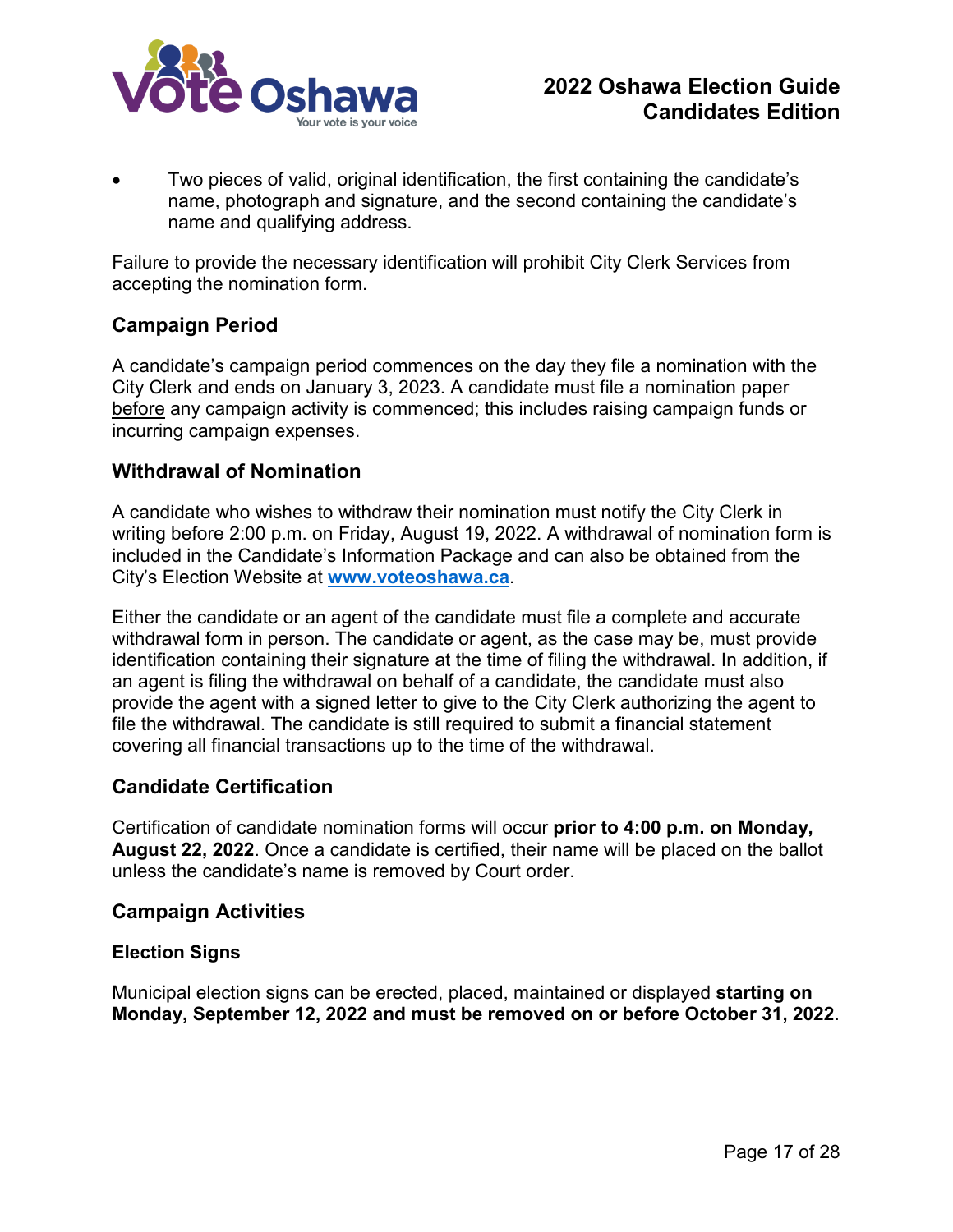

Candidates are responsible for maintaining their election signs in the proper condition. This includes replacing signs that have fallen over or are damaged. Removing election signs, damaging them, or knocking them over are crimes of mischief under the Criminal Code. Anyone unlawfully caught with an election sign may be charged with possession of stolen property.

Copies of the City of Oshawa's Election Sign By-Law and Region of Durham's Election Sign By-Law are included in the Candidate's Information Package and available on the City's Election website at **[www.voteoshawa.ca](http://www.oshawa.ca/election)**.

### <span id="page-17-0"></span>**Media Advertising and Promotion**

Once a candidate has filed their nomination, there are no restrictions on when or through what media a candidate may or may not advertise. The Canadian Radio-Television and Telecommunications Commission (CRTC) has guidelines that broadcasters must follow to ensure that candidates have equal access to coverage. In addition the CRTC has now established an exemption for Municipal Election Candidates and those campaigning on their behalf from the National Do Not Call List.

Candidates are required to provide the following information to the broadcaster or publisher in writing:

- The name of the candidate
- The name, business address, and telephone number of the individual who deals with the broadcaster or publisher under the direction of the candidate.

All registered candidates have the ability to have their names and other authorized contact information posted on the City's Election Website.

#### <span id="page-17-1"></span>**Third Party Advertisers**

Individuals, corporations or trade unions who wish to advertise on behalf of a candidate must register with the City Clerk. During the restricted advertising period (May 2 – October 24, 2022) third party advertisers are required to comply with legislation regarding advertising and promotion. Registrations to become a third party advertiser may be filed during business hours between May 2, 2022 and October 21, 2022.

If a third party advertiser chooses to run as a candidate they will cease to become a third party advertiser once nomination papers are filed with the City Clerk. Any advertising or promotions that were incurred by the third party advertiser must be removed.

Further information on Third Party Advertising requirements may be found in the City's 2022 Municipal Elections Guide – Third Party Advertisers located on the Election Website (www.voteoshawa.ca).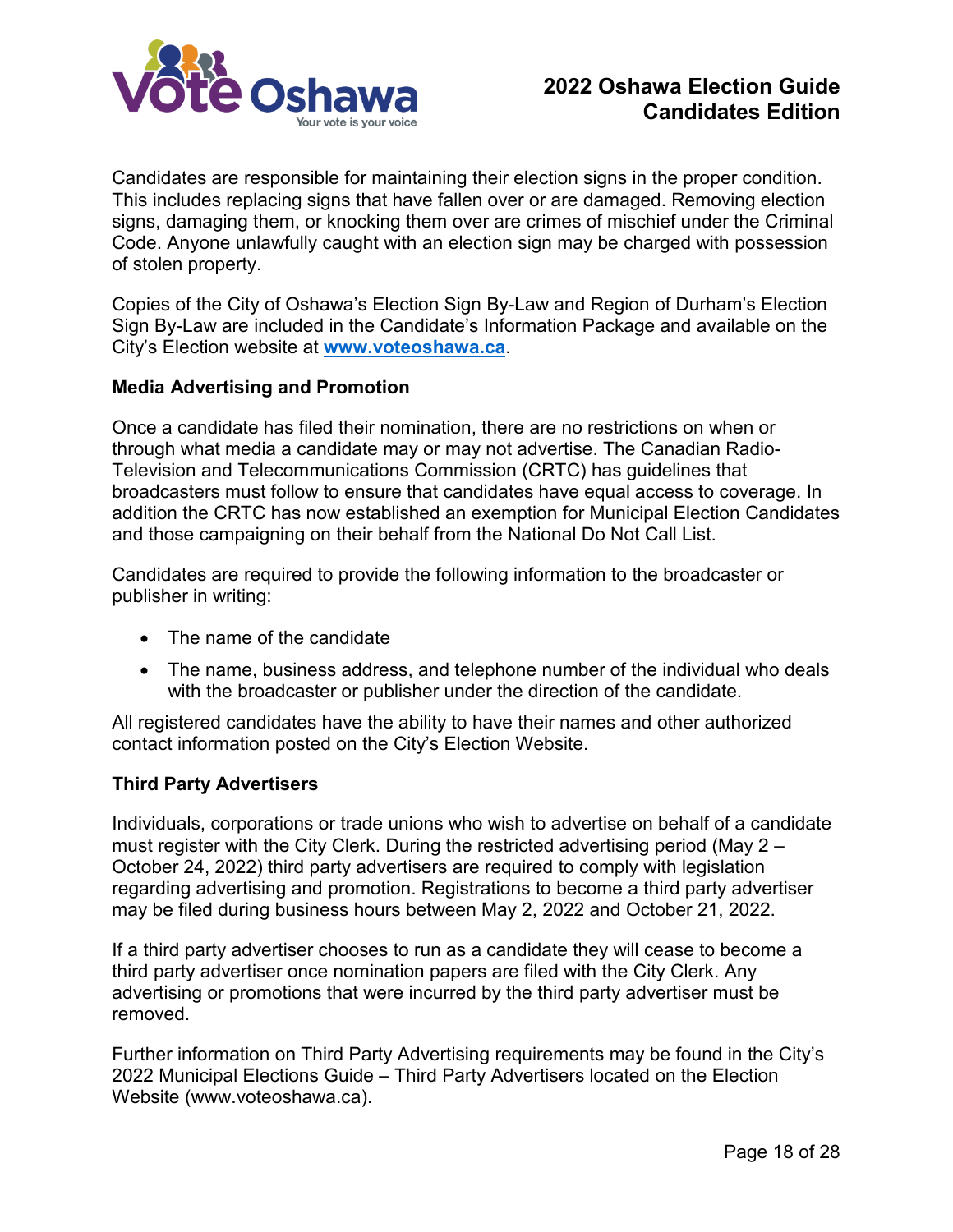

### <span id="page-18-0"></span>**Access to Rented Premises and Condominiums**

In accordance with Section 88.1, no person who is in control of an apartment building, condominium building, non-profit housing cooperative or gated community may prevent a candidate or their representative from campaigning between 9 a.m. and 9 p.m. at the doors to the apartments, units or houses, as the case may be.

Despite these legislative provisions, candidates may experience difficulty in gaining access to certain premises. If this occurs, candidates should contact the owner of the rental building or the board of directors of the condominium and request that their staff adhere to the legislative right of candidates to have access to these buildings for canvassing purposes.

### <span id="page-18-1"></span>**Copy of the Voters' List**

The Voters' List will be made available on or before **September 1, 2022**. The Voters' List contains the names of the all voters entitled to vote for the office for which the candidate is running and may only be used for electoral purposes. Copies of the list may not be sold or shared with other individuals for non-election purposes. One copy of the Voters' List will be distributed to Candidates free of charge in either electronic format on USB or in print on paper. Additional copies may be purchased at a charge of:

- \$20.00 for each additional electronic copy of the Voters' List for the respective Ward on USB;
- \$20.00 for each additional printed copy of the Voters' List for the respective ward;
- \$100.00 for each additional printed copy of the Voters' List for candidates running for the Office of the Mayor

### <span id="page-18-2"></span>**Scrutineers**

A candidate may appoint scrutineers to represent them during voting and at the counting of votes, including a recount. The appointment of a scrutineer by a candidate shall be in writing. A scrutineer shall, on request, show proof of their appointment to the election official in charge of a voting place or of a place where votes are being counted.

### <span id="page-18-3"></span>**Voter Information**

### <span id="page-18-4"></span>**Voters' List**

The Municipal Property Assessment Corporation (M.P.A.C.) prepares a Preliminary List of Electors (P.L.E.) for the City of Oshawa. The City Clerk reviews the list and corrects any obvious errors. The list then becomes the Voters' List for the City of Oshawa and contains the names, addresses and school support of each person who is qualified to vote in the City of Oshawa.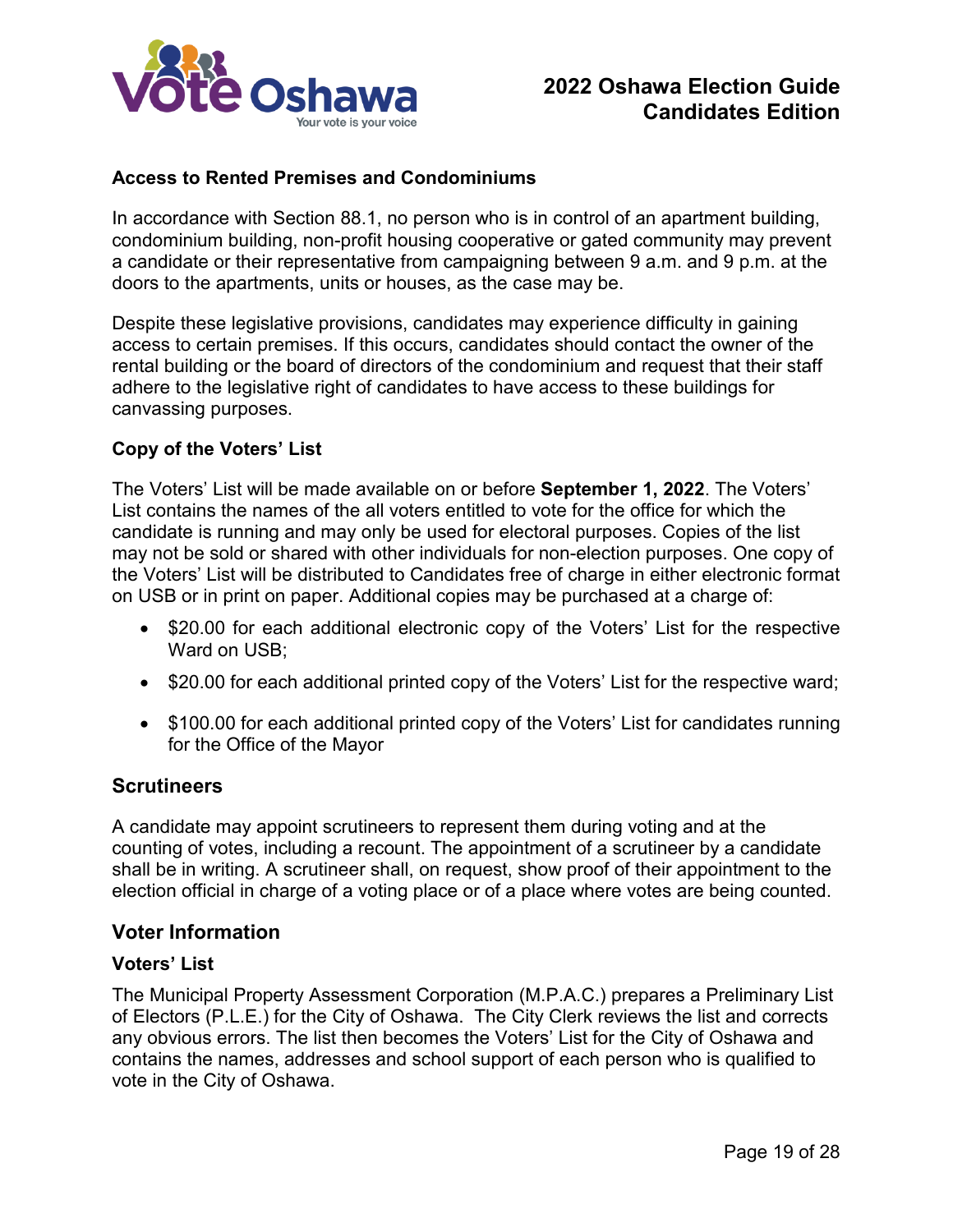

Copies of the Voters' List are made available for supervised viewing at the following locations, during normal office hours, beginning September 1, 2022:

- Service Oshawa  $-1$ <sup>st</sup> Floor, City Hall, 50 Centre Street South;
- City Clerk Services  $-5<sup>th</sup>$  Floor, City Hall, 50 Centre Street South;

In addition to the above locations, voters may also check to see if they are on the Voters' List by using the **Voter Look-up** located on the City's Election Website.

### <span id="page-19-0"></span>**Adding or Revising a Person's Information on the Voters' List**

Voters may add their name to the Voters' List through the Voterview application. Specific procedures will be developed and posted to the City's Election Website when available.

#### <span id="page-19-1"></span>**Removing a Person from the Voters' List**

Beginning Thursday, September 1, 2022 and ending on October 24, 2022 a person may make application to the City Clerk requesting that another person's name be removed from the Voters' List. Specific procedures will be developed and posted to the City's Election Website when available.

#### <span id="page-19-2"></span>**Voter Qualifications – Municipal Office**

A person is entitled to be an elector for a municipal office held in the City of Oshawa if on Voting Day, they,

- are a Canadian citizen;
- are at least 18 years old;
- reside in the City of Oshawa or is the owner or tenant of land in the City of Oshawa, or the spouse of such owner or tenant; and,
- are not prohibited from voting by law.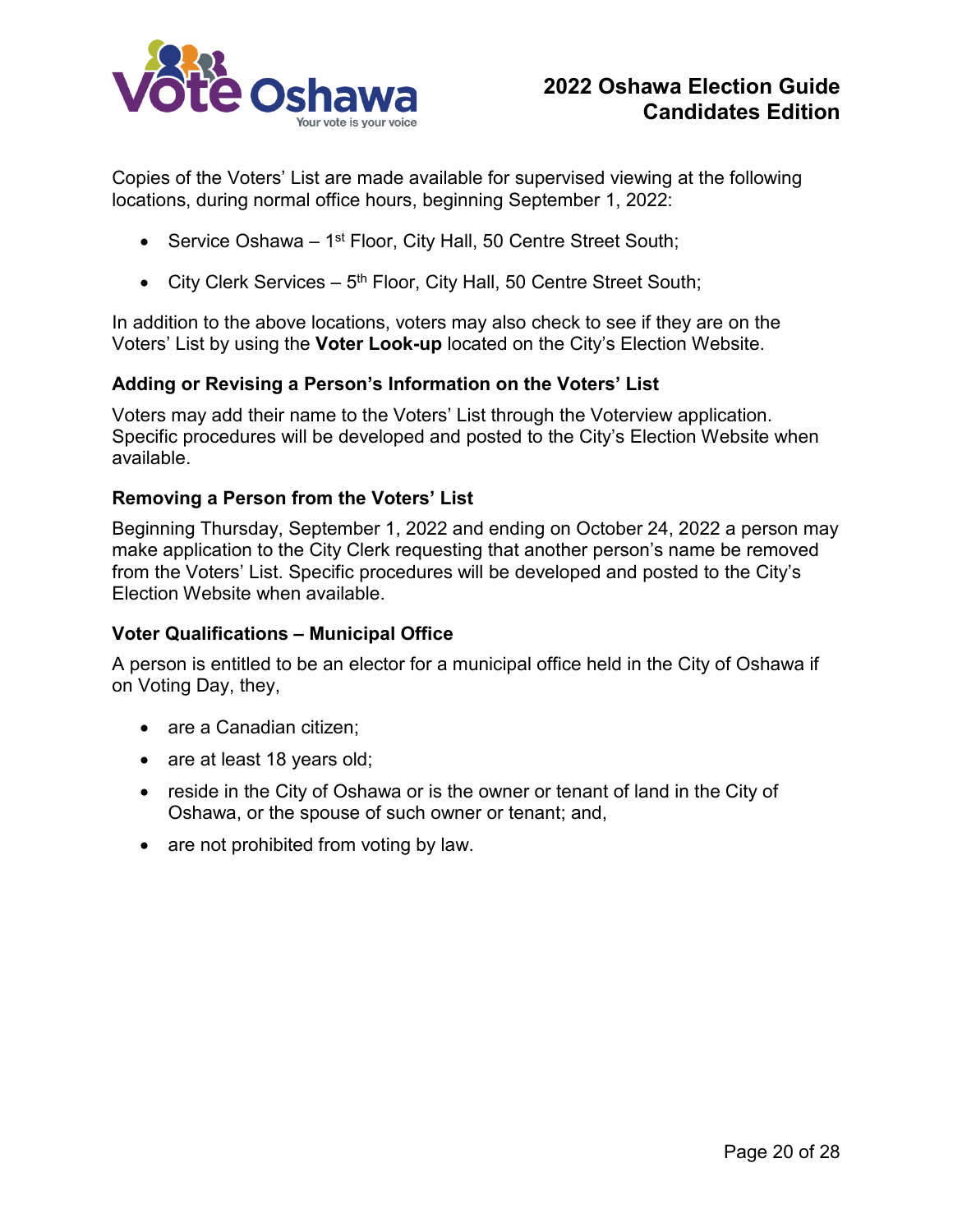

### <span id="page-20-0"></span>**Voter Qualifications – Regional Chair**

A person is entitled to be an elector for the Regional Chair if on Voting Day, they,

- are a Canadian citizen:
- are at least 18 years old;
- reside in the Region of Durham or is the owner or tenant of land in the Region of Durham, or the spouse of such owner or tenant; and,
- have not already cast a vote for the Regional Chair; and,
- are not prohibited from voting by law.

### <span id="page-20-1"></span>**Voter Qualifications – School Board Office**

A person is qualified to vote for a member of a district board if, on Voting Day, they:

- are a Canadian citizen;
- are at least 18 years of age;
- reside in the City of Oshawa or is an owner or tenant of residential property in the City of Oshawa or who is the spouse of that person;
- are a supporter of the district school board; and,
- are not prohibited from voting by law.

### <span id="page-20-2"></span>**Prohibited from Voting**

The following are prohibited from voting:

- a person who is serving a sentence of imprisonment in a penal or correctional institution;
- a corporation;
- persons acting as executor or trustee or in any other representative capacity, except as a voting proxy; and,
- persons convicted of a corrupt practice for an election if Voting Day in the current election is less than five years after Voting Day in the election in respect of which they were convicted.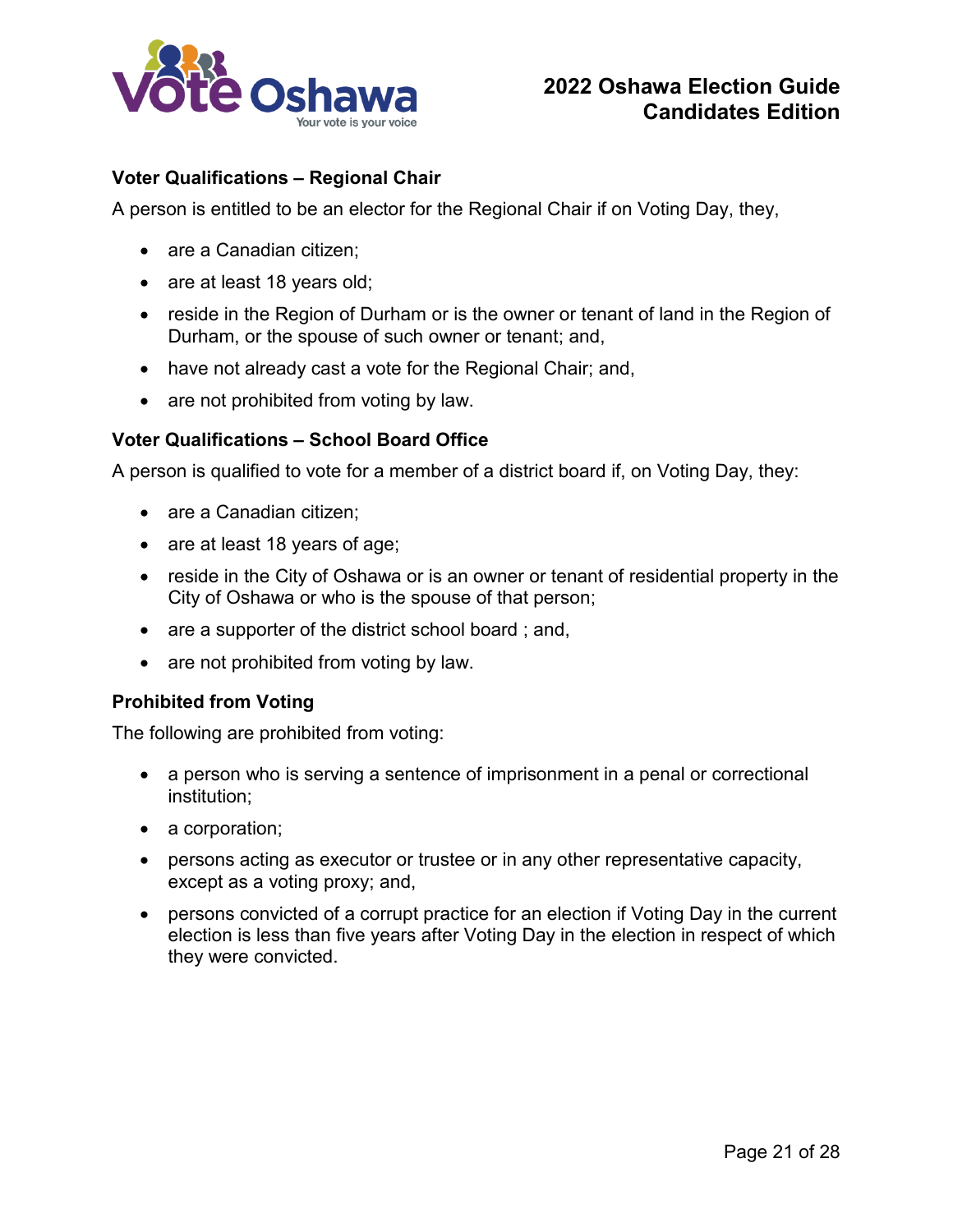

### <span id="page-21-0"></span>**Voter Notification**

All electors on the Voters' List will be advised of the date, time and place at which to vote. This applies to all advance voting dates and locations. Voter Notification Cards will be mailed prior to the first advanced voting date. Voters should take this card, along with their identification, with them to the Voting Place as it contains information that will assist election staff in the voting process. If a voter forgets their Voter Notification Card*,* they can still receive a ballot by producing the proper identification. The Voter Notification Card does not take the place of proper identification at the Voting Place. Voters who do not receive a Voter Notification Card should contact City Clerk Services.

### <span id="page-21-1"></span>**Vote-by-Mail on-Request**

#### <span id="page-21-2"></span>**Requesting to Vote by Mail (VbM)**

Eligible voters can request a VbM package online, in-person or over the phone. Voters must request the VbM package prior to a date specified by the City Clerk, otherwise they may vote in-person. Only the voter may request a VbM package. Candidates and third party advertisers cannot request VbM packages on behalf of voters.

City Staff, designated as Election Officials, will review requests by voters to VbM. If the voter is found on the voters' list and all the voter's details are correct, the voter's request will be approved and a package mailed to them. If the voter requests the VbM package over the phone, they will be instructed to include a scanned copy of their identification in their return envelope. If the voter requests the VbM package over the internet they will be required to upload a photo of their identification through the City's online secure portal for review by Election Officials.

If the voter's information is incorrect or they are not on the list, the voter will be directed to add or update their information on the voters' list. Voters requesting a VbM package who must add or update their information on the voters' list, will be provided with a VbM package provided they make the correction prior to the date specified by the City Clerk. Election Officials will note on the voters' list when a voter has been sent a VbM package to ensure that a duplicate vote is not cast in-person. City Clerk Services will contact each voter that has been sent a VbM package to ensure receipt and provide additional information as needed.

### <span id="page-21-3"></span>**Casting a Vote by Mail**

VbM packages will be sent in batches on dates determined by the City Clerk to voters who have had their requests approved. Each package will include instructions and dates for the voter to successfully cast their ballot.

To vote, the voter will mark the ballot for their preferred candidate and:

- 1. Place the marked ballot in the blank secrecy envelope and seal the envelope;
- 2. Sign the declaration form; and,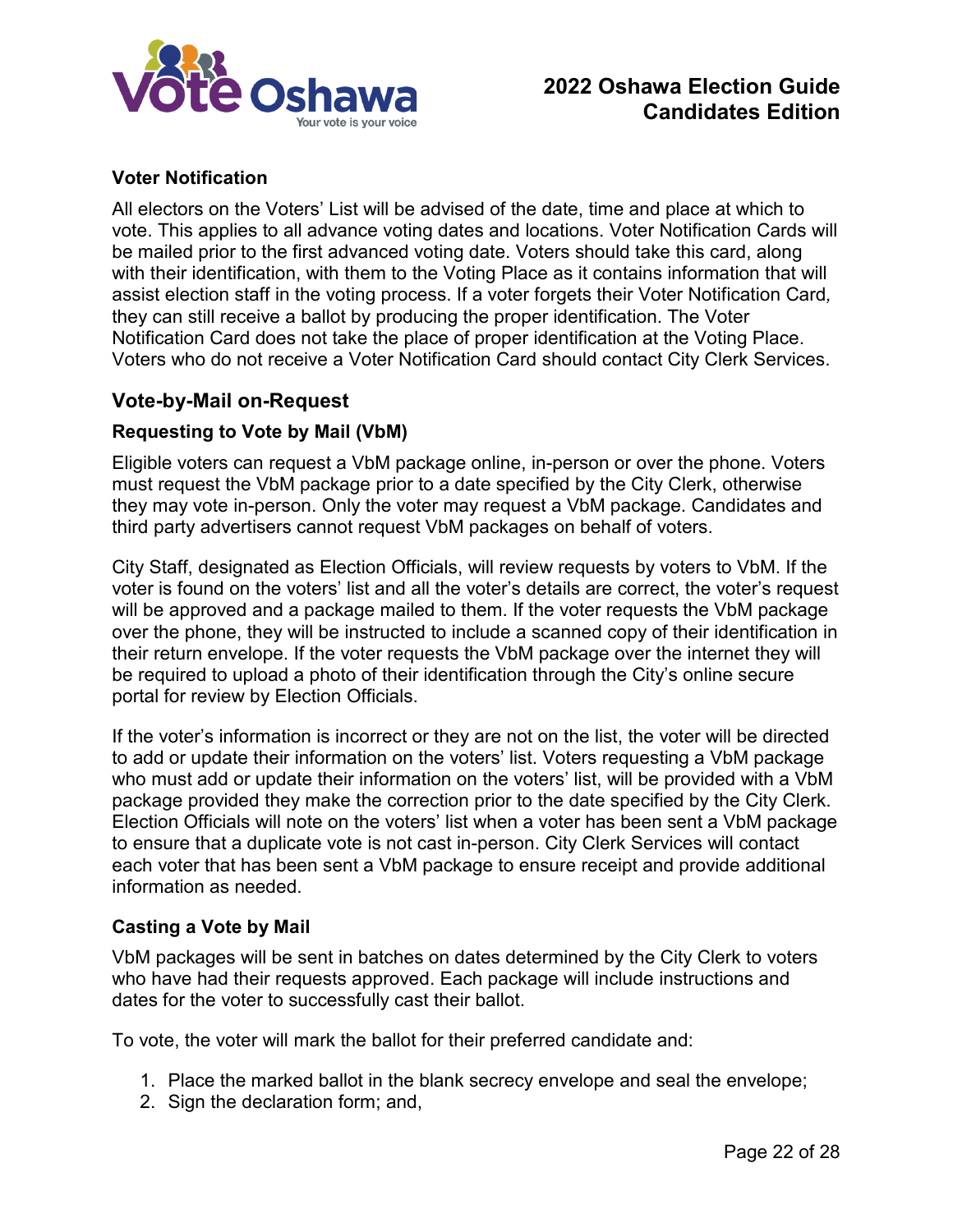

3. Place the signed declaration form and sealed secrecy envelope into the pre-paid return envelope and seal the return envelope.

The voter will return their completed VbM package by either:

- a) Placing the pre-paid return envelope in any Canada Post mailbox prior to October 10, 2022 to ensure it is received prior to Voting Day; or
- b) Placing the return envelope in a secure ballot drop box located at one of the six designated City-owned facilities before 12:00 noon on October 20, 2022.

Only the elector may return a completed mail-in voting package. Candidates and third party advertisers cannot collect or return completed mail-in voting packages on behalf of electors.

Additional communication will be sent to voters who have requested VbM ballots reminding of the deadlines for returning VbM envelopes in order to ensure ballots are received by the City prior to the deadline. Late ballots will not be counted.

### <span id="page-22-0"></span>**Processing Ballot Return Envelopes**

Mailed return envelopes will be addressed to the City Clerk and delivered by Canada Post to City Hall. The return envelopes are coloured yellow and clearly marked. As the mailed return envelopes are received, City Staff will separate them into a secure drop box. On a daily basis, a City Staff member designated as an Election Official in the presence of an additional City Staff member designated as an Election Official will collect the return envelopes from the secured and monitored drop box and move them to a secure storage location in City Hall as designated by the City Clerk.

A form including the location, date and time, names of personnel, and number of envelopes received will be completed for each transfer of mailed return envelopes to the secure storage location. In addition, collections will be witnessed by Corporate Security Services, being an independent third party.

On a daily basis, a City Staff members designated as an Election Officials in the presence of Corporate Security will collect return envelopes that have been deposited into secured and monitored ballot drop boxes located in one of the six designated Cityowned facilities (Delpark Homes Centre, Northview Community Centre, Donovan Recreation Complex, Civic Recreation Complex, South Oshawa Community Centre and City Hall). The Election Officials will transfer the collected envelopes to a sealed ballot box and deliver the box to the secure storage location in City Hall as designated by the City Clerk for storage. A form including the location, date and time, personnel, and number of envelopes received will be completed for every transfer of return envelopes from each drop box location to the secure storage location.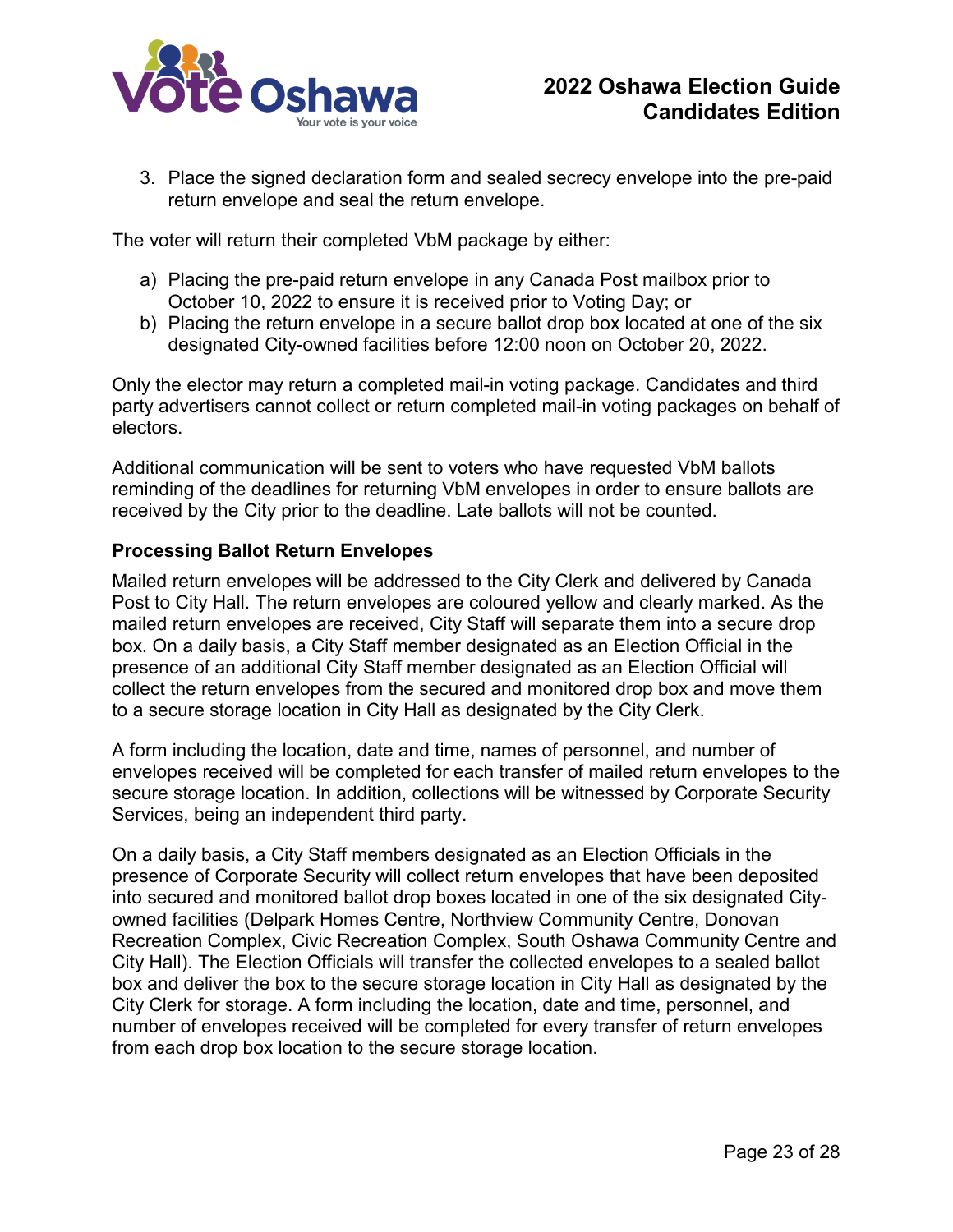

On dates pre-determined by the City Clerk, designated Election Officials will open the return envelopes. Election Officials will use the declaration form to find the voter on the voters' list. If the voter has not yet voted and their declaration form is signed, the Election Official will cross the voter off and place the package in a secure container marked 'Approved – VbM Packages.' If the voter is marked as having already voted or if the voter has not signed the declaration form, the Election Official will place the package in a secure container marked 'Rejected – VbM Packages' and the ballot will not be counted. When the Election Officials have completed processing the return envelopes, the secure containers and all other election supplies will be returned to secure storage. Candidates or their designated scrutineers may attend on each date determined by the City Clerk where the return envelopes are processed.

### <span id="page-23-0"></span>**Counting Mailed In Ballots**

On additional dates predetermined by the City Clerk, designated Election Officials will retrieve the ballot secrecy envelopes from the secure container marked 'Approved – VbM Packages,' open each envelope, and feed each ballot through the vote tabulator. When all ballots have been fed through the vote tabulator, all tabulators, memory cards, ballots, and other election supplies will be returned to secure storage. Candidates or their designated scrutineers may attend on each date determined by the City Clerk where the mailed in ballots are counted. The VbM results will not be accessed or generated until after the close of voting on Voting Day at the City Clerk's designated location. Election results will not be delayed. Results will be available, including the VbM votes, on Voting Day.

## <span id="page-23-1"></span>**Advance Voting Opportunities**

A number of advance voting locations will be established to allow voters to cast their ballot prior to Voting Day. Every effort is made to ensure that advance voting locations are set up in different areas of the City to provide equal opportunity for citizens to vote at their convenience, and .. will be provided on weekends and weekdays to further assist voters. A list of the advance voting locations and their operating hours will be provided on the City's Election Website. These locations will also be advertised in local newspapers and included on the Voter Notification Cards mailed to each voter.

## <span id="page-23-2"></span>**Voting by Proxy**

A qualified voter who is not able to attend the voting location on Voting Day or an advance voting location to cast their ballot may appoint another person to act as a voting proxy to cast a ballot on their behalf.

The appointment must be done on the prescribed forms available at City Clerk Services and on the City's Election Website. The person being appointed as a proxy will be required to take a statutory declaration before the City Clerk, Deputy City Clerk or designated Commissioner of Oaths at City Hall, 5th Floor, Rundle Tower, 50 Centre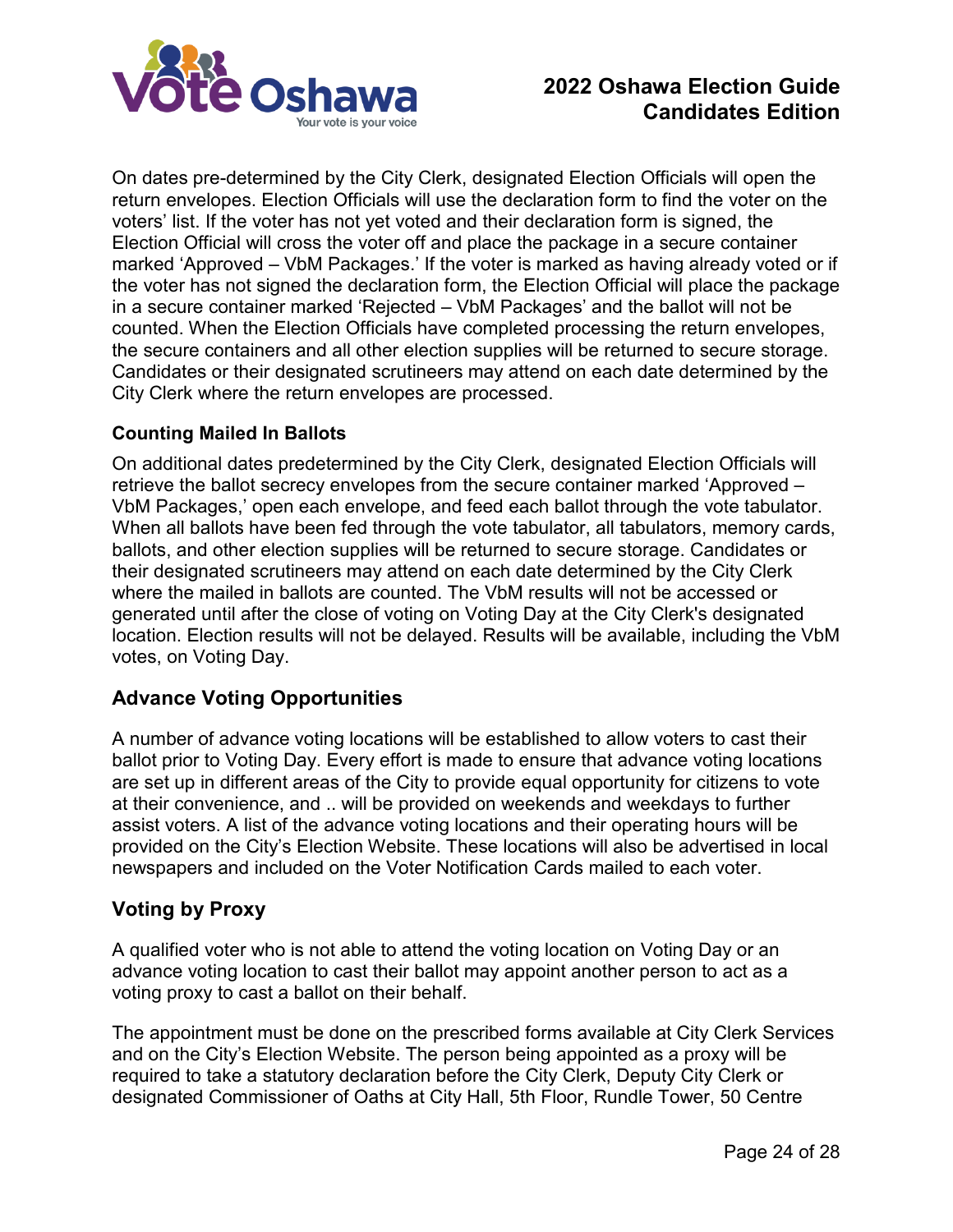

Street South. Once completed, the voting proxy may be exercised at any advance voting location or on Voting Day. On Voting Day the proxy must be exercised at the poll of the person for whom the proxy is voting.

An individual may not act as a voting proxy for more than one other person unless they are:

- a spouse;
- sibling;
- parent;
- child; or
- grandparent or grandchild.

The person acting as a voting proxy is also entitled to vote in their own right at their designated Voting Place.

The appointment of a proxy may only be made after 2:00 p.m. on Nomination Day, August 19, 2022 and expires after Voting Day.

## <span id="page-24-0"></span>**Voting Places on Voting Day, October 24, 2022**

The City Clerk establishes a number of voting places within the City. Voting Places are generally distributed in such a way as to reduce the distance voters need to travel in order to cast their ballot. Voting Places will be located in local schools, community centres or other familiar locations that are easily identified and accessible to all voters. All Voting Places open at 10:00 a.m. and close at 8:00 p.m. except for certain Special Voting Places. Voters who have entered the Voting Place prior to 8:00 p.m. will be allowed to vote. No one is allowed to enter the Voting Place after 8:00 p.m.

### <span id="page-24-1"></span>**Special Voting Places**

Special Voting Places are established to assist certain citizens who may not be able to travel to a Voting Place to vote. Special Voting Places are typically set up in facilities such as retirement homes. A complete list of Special Voting Places will be determined posted to the City's Election Website when available.

## <span id="page-24-2"></span>**Accessibility**

The City of Oshawa is dedicated to providing a barrier-free election for those with disabilities. All voting locations are inspected for access restrictions. The City also uses voting technology that permits persons with disabilities to maintain the secrecy of their vote. In addition, election officials are trained to provide additional assistance to voters if needed at the Voting Place. The Elections Accessibility Plan containing additional details will be provided prior to Voting Day as per the MEA.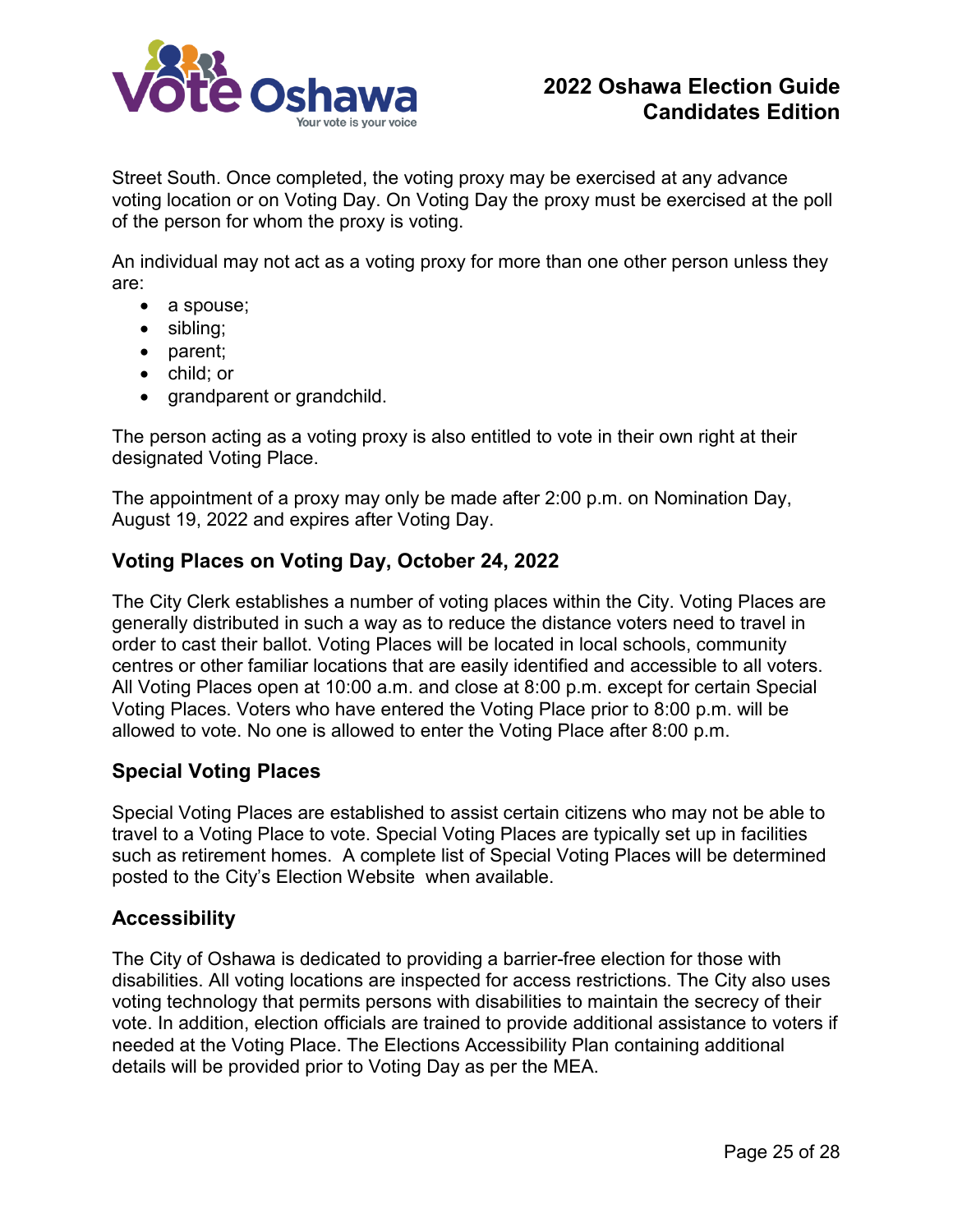

# <span id="page-25-0"></span>**Languages/Assistance to Vote**

Posters and brochures containing instructions on how to vote are available in all Voting Places. Should a voter require the assistance of an interpreter, the voter must make their own arrangements to provide the interpreter. Candidates and scrutineers are not permitted to serve as an interpreter for a voter. If a voter requires assistance for any reason other than language, the Voting Place staff will be able to provide such assistance. Candidates and scrutineers are not permitted to provide this assistance.

### <span id="page-25-1"></span>**Voting Procedures**

The Oshawa Use of Alternative Voting Methods Procedures will be released prior to June 1, 2022 as per the MEA.

## <span id="page-25-2"></span>**Election Results**

After the close of the Voting Places at 8:00 p.m. on Voting Day, the results of the votes tabulated at each Voting Place are validated at City Hall then posted at the City's Election Results Centre and on the City's Election Website.

As soon as possible following Voting Day, the City Clerk will declare the candidate or candidates having the highest number of votes for each office elected and certify the results as official.

## <span id="page-25-3"></span>**Financial Responsibilities**

Candidates must adhere to a number of requirements with respect to raising campaign funds and incurring campaign expenses. The requirements are set out in the *Municipal Elections Act, 1996.* **All candidates**, including those not elected, those who withdraw their nomination and those whose nomination is rejected by the City Clerk, must disclose and report their contributions and expenses, using the prescribed Form 4 (Financial Statement – Auditor's Report), no later than **2:00 p.m. on March 31, 2023**.

If the candidate has a deficit at the time the election campaign period would otherwise end they may notify the City Clerk on or before January 3, 2023, to extend the campaign period. Notification must be received in writing using the Notice of Extension of Campaign Form – Form 6. The campaign may be extended until June 30, 2023. A second financial statement that includes the information from the primary statement as well as financial information from the extended campaign must be filed with the Clerk by 2:00 p.m. on September 29, 2023.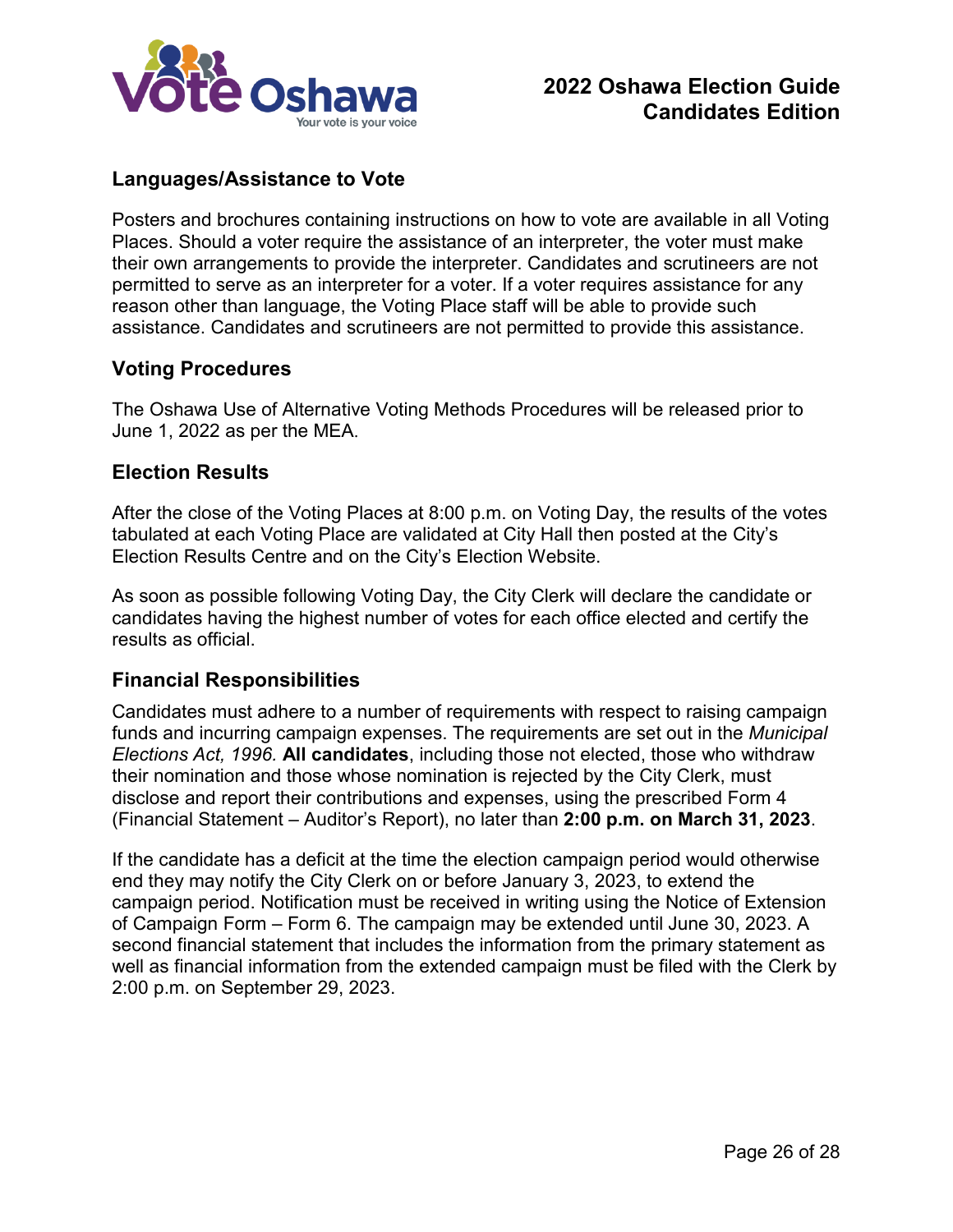

If the candidate's campaign has a surplus after they have refunded contributions made to themselves or a spouse, the candidate must pay the remaining surplus to the City Clerk when filing their financial statement. The surplus will be held in trust and may be used if the candidate incurs expenses related to a compliance audit. If not needed for this purpose it becomes the property of the municipality or the school board.

Candidates should consult the 2022 Candidates' Guide for Ontario Municipal Council and School Board Elections published by the Province of Ontario for detailed information relating to financial responsibilities, campaign contributions, campaign expenses, and financial reporting.

### <span id="page-26-0"></span>**Additional Information**

### <span id="page-26-1"></span>**City of Oshawa – Maps**

Registered candidates will be provided with one large wall map free of charge. Candidates running for the position of Mayor will receive a map of Oshawa, while candidates running to represent a ward will receive a map of that ward. Additional copies of wall maps can be purchased for \$15.00 each (Ward Map) and \$30.00 each (City Map) at:

Service Oshawa City of Oshawa 50 Centre Street South 5th Floor Oshawa, ON L1H 3Z7 905-436-3311 or toll free 1-800-667-4292 **[service@oshawa.ca](mailto:service@oshawa.ca)**

### <span id="page-26-2"></span>**City of Oshawa – Election Website**

The City of Oshawa's Election Website is continuously updated to reflect the most recent developments and information. Visit the site for an up-to-date list of candidates and other important messages or events throughout the election year. **[www.voteoshawa.ca.](https://www.oshawa.ca/vote-oshawa.asp)**

### <span id="page-26-3"></span>**City of Oshawa – City Clerk Services**

City Clerk Services is located at City Hall on the 5th Floor, Rundle Tower, 50 Centre Street South, Oshawa. City Clerk Services staff can answer questions you may have about running for office or the election in general. See Section 2 for additional contact information.